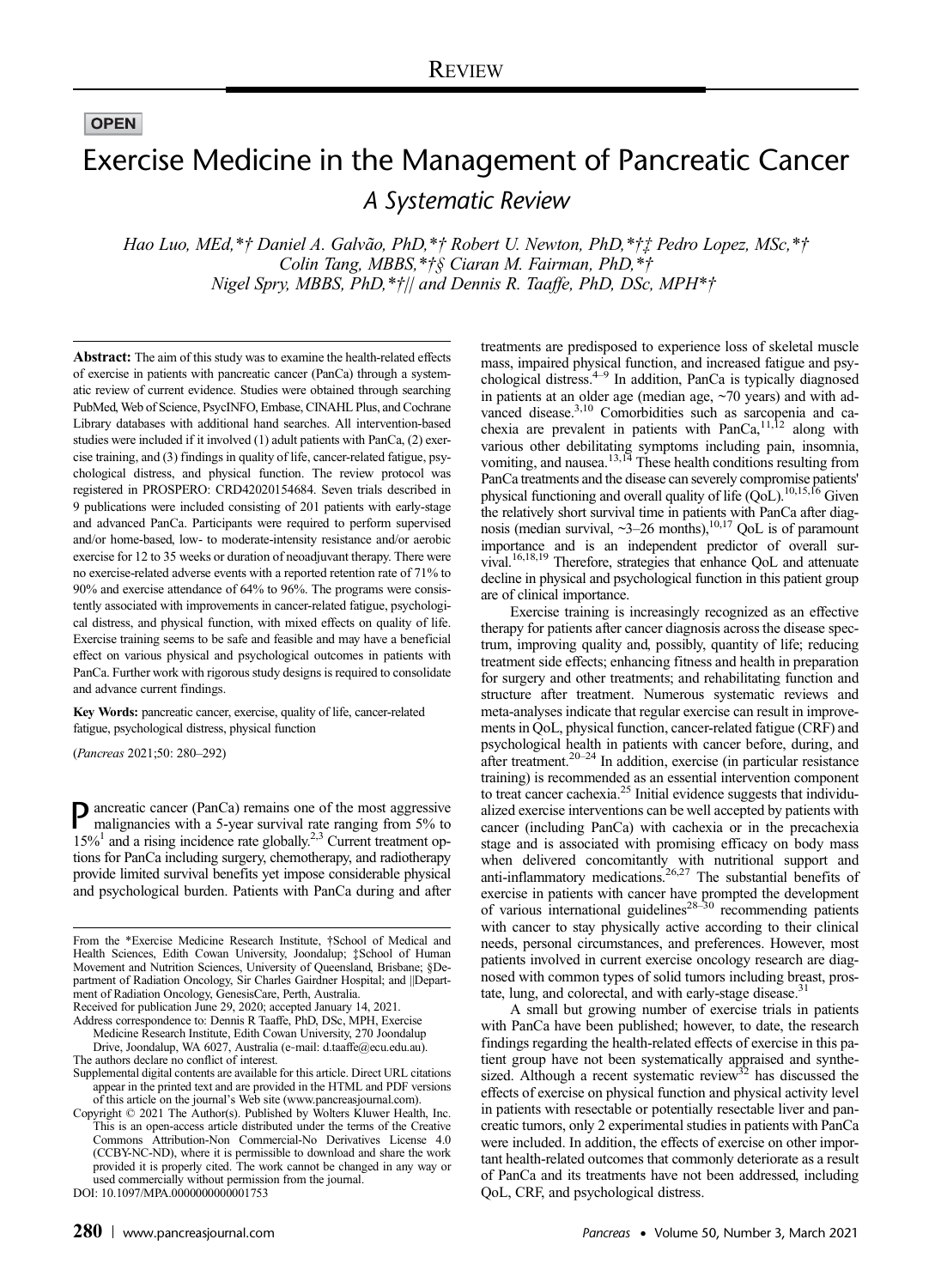Therefore, we conducted a systematic review to examine the health-related effects of exercise training in patients with PanCa. The primary end point was the reported change in QoL outcomes measured at different follow-up periods. In addition, the effects of exercise training on CRF, psychological distress, and objectively measured physical function (including muscle strength, cardiovascular fitness, functional ambulation, and balance) were also evaluated. When available, the magnitude of change in the outcome measure was checked for clinical meaningfulness based on an established minimal important difference (MID) (Supplemental Table 1, <http://links.lww.com/MPA/A854>).

# MATERIALS AND METHODS

This review was conducted and reported following the Preferred Reporting Items for Systematic Reviews and Meta-Analyses guidelines,  $33$  and the review protocol was registered with the International Prospective Register of Systemic Reviews (PROS-PERO ID: CRD42020154684).

## Eligibility Criteria

Studies were considered eligible and included in the review if they met the following criteria regarding participants (P), intervention  $(I)$ , comparator  $(C)$ , outcomes  $(O)$ , and study design  $(S)$ :

P—adult men or women (age  $\geq$ 18 years) diagnosed with PanCa (stages I–IV) who were before or after surgical resection irrespective of therapy administration (such as chemotherapy, radiotherapy, and chemoradiation) or in palliative care;

I—any form of exercise training including supervised or home-based programs with varied volumes and intensities;

C—with or without a control group undertaking standard care or distinct exercise training from the intervention;

O—including at least pre- and postintervention measurements for one or more outcomes of interest (ie, QoL, physical function, CRF, and psychological distress) in patients with PanCa undertaking exercise training; and

S—all intervention-based studies including randomized controlled trials (RCTs)/nonrandomized controlled trials and uncontrolled trials.

Studies were excluded if (i) participants consisted of non-PanCa patients unless separate data were available (however, participants with periampullary and ampullary adenocarcinoma were considered if they were treated similarly to those with pancreatic tumors in the trial); (ii) intervention included only stretch activity (exercise intervention complemented by nonexercise components was considered, such as diet and/or nutritional supplements); (iii) no data regarding the outcomes of interest were articulately reported; or (iv) only qualitative research was conducted.

### Search Strategy

Electronic searching of all available records up until January 31, 2020, was undertaken in PubMed, Web of Science, PsycINFO, Embase, CINAHL Plus, and Cochrane Library databases using controlled vocabulary and free-text terms (Supplemental Table 2, <http://links.lww.com/MPA/A854>). Standardized thesaurus terms for the major concepts regarding population and intervention in each database were identified through respective subject headings search tool. Free-text terms were developed based on the predefined review question. All search terms and their combinations were piloted in the selected databases to ensure retrieval of as many relevant studies as possible. No limitations were imposed on search fields during electronic searching. In addition, a rerun of literature searching was conducted before data extraction and synthesis to identify any relevant late-published studies. Beyond database searching, additional methods of literature searching were also used to ensure further identification of eligible studies. For example, the reference lists of identified original studies and reviews were checked. Moreover, publication alerts were set up in PubMed in October 2019 using MeSH terms (ie, pancreatic neoplasms) and 2 groups of free-text terms for population and intervention, respectively.

## Selection Strategy

Records yielded from electronic searching were exported and stored in EndNote (X9.3.2, Clarivate, London, UK). Duplicates were removed either automatically (using EndNote) or manually. After deduplication, the titles and abstracts of the remaining records were first reviewed by H.L. to exclude irrelevant articles. Subsequently, peer-reviewed journal articles with full text and published in English were further reviewed by H.L. and D.R.T. independently for eligibility against the predefined inclusion and exclusion criteria. A third reviewer (C.T.) was used when disagreement occurred, and consensus among the 3 reviewers was achieved.

# Data Extraction

Data extraction of all included articles was performed by 2 reviewers (H.L. and P.L.) independently using a preestablished form that was developed based on a template recommended by<br> $\frac{34}{100}$ the Cochrane Effective Practice and Organization of Care group.<sup>3</sup> This form was pilot tested by H.L. to ensure all relevant information could be captured. The following data were extracted from all included articles: general study information (such as name of the first author, country, and year of publication), study design, study setting, participant and intervention characteristics, data collection methods, and outcomes of interest for each group/participant. Any discrepancies on extracted data were resolved by discussion between H.L. and P.L., and an agreement was achieved for all data items.

## Risk of Bias (Methodological Quality) Assessment

Risk of bias assessment of all included studies was evaluated using the McMaster University Critical Appraisal Tool (CAT) for Quantitative Studies<sup>35</sup> due to the diversified quantitative research designs of the included studies. The CAT includes 14 questions that cover the domains of study purpose, literature review, study sample, outcome measure, intervention, results, and conclusions. Each question was rated as "yes," "no," or "not addressed" depending on how well the study met the criterion of the question, in which "yes" was conferred 1 point, whereas "no" and "not addressed" equaled 0 points (pts). A sum score was calculated for each study based on the applicable questions in the CAT, with higher scores indicating higher methodological quality.<sup>36–38</sup> The risk of bias assessment for all included studies was performed independently by 2 reviewers (H.L. and P.L.). Any disagreements between H.L. and P.L. were resolved by consensus through discussion with a third reviewer (D.R.T.).

# RESULTS

#### Study Selection

A total of 6498 records were identified through all sources, and the process of study selection is shown in Figure 1. After deduplication with EndNote, 5671 records were screened by titles and abstracts. After removal of irrelevant records  $(n = 5239)$  and further deduplication manually ( $n = 389$ ), the full text of 43 articles were evaluated for eligibility. Of these, 34 articles were excluded based on the predefined inclusion and exclusion criteria. No additional records were identified through a rerun of database searching undertaken before the data extraction and synthesis. Therefore, 9 articles<sup>39-47</sup> based on 7 trials were finally included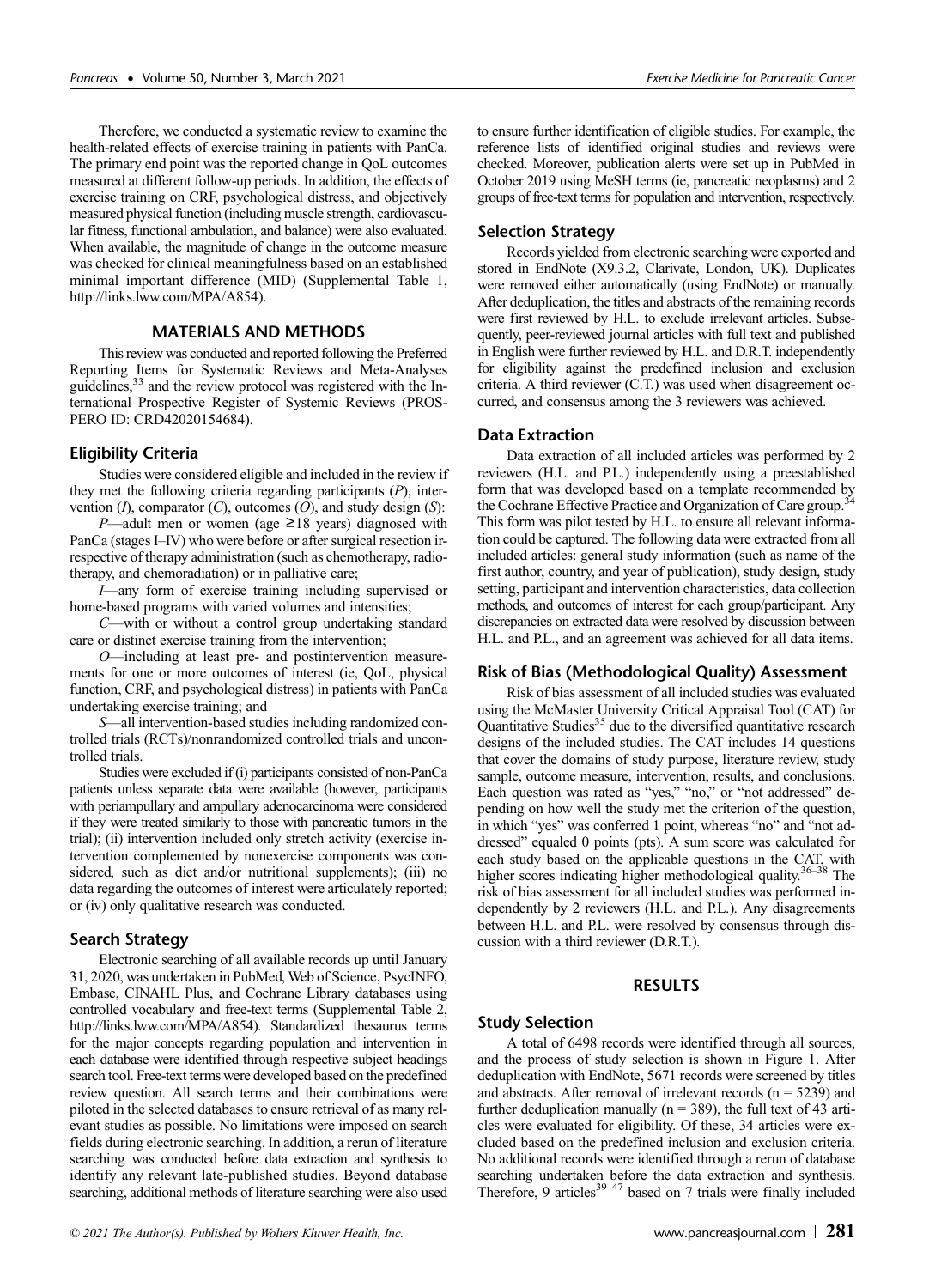

FIGURE 1. Flow diagram of study selection.

in this review, in which 2 trials $41,44$  reported the outcomes of interest separately in 2 articles.<sup>41,44,45,47</sup>

# Risk of Bias Assessment

The risk of bias assessment of the included trials is presented in Table 1. For trials with more than one publication in-<br>cluded,<sup>41,44,45,47</sup> the risk of bias was appraised based on the information provided in the first published article.<sup>41,44</sup> In accordance with the questions applicable to different research designs in the McMaster CAT, there were various levels of bias in all of the included trials except for the trial by Yeo et al<sup>39</sup> that scored 14 of 14 pts (100%). Regardless of research design, all included trials<sup>39-47</sup> satisfied the criteria regarding study purpose, research justification, participants and intervention description, data analy-<br>sis methods, and clinical significance. In addition, 6<sup>39–45,47</sup> of the 7 included trials scored positively in items 4a (reliability of outcome measures), 4b (validity of outcome measures), and 7 (appropriateness in conclusion). In contrast, the major methodological concerns were observed in items 3b (justification of sample size) and 5c (control of cointervention), which were present in  $3^{43-46}$ and  $5^{40-43,46,47}$  of the included trials, respectively.

# Study Characteristics

Study characteristics of the included publications are presented in Table 2. The findings of the included trials were published between 2012 and 2019, with 3 trials conducted in the United States,  $39,41,43$  2 in Germany,  $42,44$  and 1 in Australia<sup>40</sup> and the United Kingdom, $46$  respectively. Of the 7 trials, 2 were RCTs, $39,44$  1 a single-arm trial, $41$  3 were case reports, $40,42,46$  and 1 was a case series.43 In addition, the included trials were conducted either before<sup>41,43,46</sup> or after surgery,  $39,40,44$  except for the case report by Niels et al,<sup>42</sup> which was undertaken across different settings (ie, palliative care, neoadjuvant and adjuvant settings).

# Participant Characteristics

The number of participants in the case series,<sup>43</sup> single-arm trial,<sup>41</sup> and RCTs<sup>44,45</sup> ranged from 3 to 102 with both men and women included, whereas each of the 3 case reports $40,42,46$  included only 1 male patient. In addition, the sample size involved in the trial by Ngo-Huang et  $al<sup>41</sup>$  differed in its 2 published articles (ie,  $n = 20^{41}$  and  $50^{47}$ ) due to further recruitment after the initial publication. The age range of participants was 38 to 91 years.<sup>39,40,42,43,46</sup> However, 2 trials with 4 publications<sup>41,44,45,47</sup> only reported the mean age standard deviation (SD) of the group.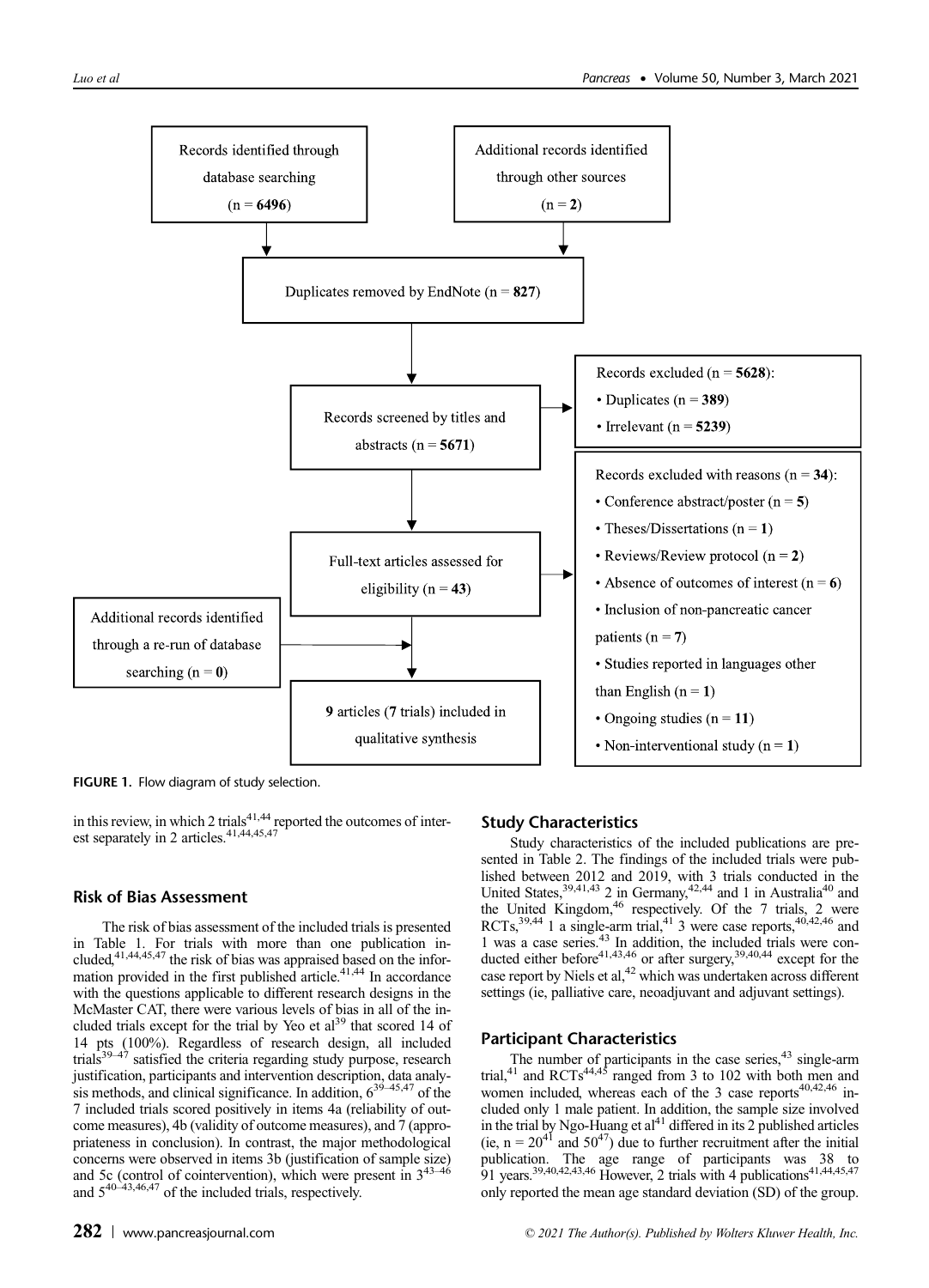| <b>Study, Year</b>                   | Design 1   |   | $\overline{2}$ | 3a | 3b       | 4a     | 4b     | 5a | <b>5b</b> | 5c     | <b>6a</b> | 6b | 6c | 6d               | 7 | <b>Overall Score (%)</b> |
|--------------------------------------|------------|---|----------------|----|----------|--------|--------|----|-----------|--------|-----------|----|----|------------------|---|--------------------------|
| Yeo et al, $2012^{39}$               | <b>RCT</b> |   |                |    | v        |        |        |    |           |        |           |    |    |                  |   | 14/14(100)               |
| Cormie et al, $2014^{40}$            | <b>CR</b>  | Y |                | v  | Y        | Y      | Y      | Y  | N/A       | N      | N/A       | Y  | Y  | N/A              |   | 10/11(91)                |
| Ngo-Huang et al, $2017^{41*}$        | <b>SAT</b> | Y | Y              | Y  | Y        | Y      | Y      | Y  | N/A       | N      |           | Y  | Y  | Y <sup>†</sup> Y |   | 12/13(92)                |
| Ngo-Huang et al, 2019 <sup>47*</sup> |            |   |                |    |          |        |        |    |           |        |           |    |    |                  |   |                          |
| Niels et al, $2018^{42}$             | <b>CR</b>  |   |                | v  | Y        | Y      | Y      | Y  | N/A       | N      | N/A       | Y  | Y  | $N/A$ Y          |   | 10/11(91)                |
| Marker et al, $2018^{43}$            | <b>CS</b>  | Y | Y              | Y  | N        | Y      | Y      | Y  | N/A       | Not Ad | N/A       | Y  | Y  | $N/A$ Y          |   | 9/11(82)                 |
| Wiskemann et al, $2019^{44}$         | <b>RCT</b> |   |                | v  | $N^{\S}$ | Y      | Y      |    |           |        |           | Y  | v  |                  |   | 13/14(93)                |
| Steindorf et al, 2019 <sup>45‡</sup> |            |   |                |    |          |        |        |    |           |        |           |    |    |                  |   |                          |
| McLaughlin et al, $2019^{46}$        | <b>CR</b>  |   |                |    | Not ad   | Not ad | Not ad | Y  | N/A       | Not ad | N/A       |    |    | $N/A$ N          |   | 6/11(55)                 |

#### TABLE 1. Risk of Bias Assessment of Included Trials

Item: 1: Was the purpose stated clearly? 2: Was relevant background literature reviewed? 3a: Was the sample described in detail? 3b: Was sample size justified? 4a: Were outcome measures reliable? 4b: Were outcome measures valid? 5a: Was intervention described in detail? 5b: Was contamination avoided? 5c: Was cointervention avoided? 6a: Were results reported in terms of statistical significance? 6b: Were the analysis method(s) appropriate? 6c: Was clinical importance reported? 6d: Were dropouts reported? 7: Were conclusions appropriate given study methods and results?

\*Same trial with different sample size involved, outcome measures and data reported.

<sup>†</sup>The report of dropouts was not addressed in the companion paper (Ngo-Huang et al, 2019) from the same trial.

‡ Same trial with different outcome measures and data reported.

<sup>§</sup>The justification of sample size was provided in the companion article (Steindorf et al, 2019) from the same trial.

CR indicates case report; CS, case series; N, no; N/A, not applicable; Not Ad, not addressed; SAT, single-arm trial; Y, yes.

The included trials $39-44,46$  comprised patients with stage I–IV PanCa. Of them, however, only 2 patients were diagnosed with metastatic disease, with 1 in the case report by Niels et al<sup>42</sup> and 1 in the RCT by Wiskemann et al.<sup>44</sup> Two trials<sup>35,44</sup> contained 5 patients with ampullary or periampullary cancer out of a sample size of  $102^{39}$  and  $43<sup>44</sup>$  respectively, including ampullary ductal, bile duct, and duodenal adenocarcinoma. Three trials<sup>43,44,47</sup> consisted of patients with cancer cachexia or sarcopenia (with or without frailty) based on relevant diagnostic criteria. Specifically, Wiskemann et al<sup>44</sup> reported that more than half  $(55.8\%)$  of the participants were cachectic, experiencing a weight loss of 10% or higher in the last 6 months before the baseline assessment.48 Similarly, in the case series by Marker et al,  $43$  2 of the 3 participants were reported as cachectic, having a weight loss of greater than 2% and an appendicular skeletal muscle index consistent with sarcopenia.48 In addition, Ngo-Huang et al<sup>47</sup> reported that 56% ( $n = 28$ ) of the participants were sarcopenic, $49$  and of these, 8 were classed as frail (as per Fried's phenotype criteria for frailty<sup>50</sup>).

# Intervention Characteristics

The characteristics of the exercise interventions are shown in Table 2. Four trials<sup>40,42,43,46</sup> offered supervised combined resistance and aerobic exercise, 1 trial<sup>44</sup> used supervised or home-based resistance training, and  $2$  trials<sup>39,41</sup> prescribed structured home-based walking with or without resistance training. However, in the case reports by Cormie et al<sup>40</sup> and McLaughlin et al,<sup>46</sup> patients were also encouraged to perform additional home-based aerobic exercise to supplement clinic sessions with the goal of accumulating weekly 150 minutes of moderate-intensity or 75 minutes of vigorous-intensity exercise.<sup>51</sup> Moreover, in the case report by McLaughlin et al,<sup>46</sup> low-intensity (60% of maximum heart rate) ergometer cycling during the 12 weeks of chemotherapy infusion was performed.

The length of the exercise interventions ranged from 12 to 35 weeks<sup>39–42,44,46</sup> or was reported as spanning the period of neoadjuvant therapy.<sup>43</sup> All trials except for Yeo et al<sup>39</sup> required participants to exercise 2 to 3 times per week with the sessional duration of at least 60 minutes. Resistance training was reported as completing 5 to 10 exercises in each session using machines or resistance bands that cover the major muscle groups of the upper and lower body.<sup>40–42,44,46</sup> In addition,  $1 \overline{)}$  to  $3 \overline{)}$  sets of 6 to 20 repetitions/set were performed for each resistance exercise at an intensity of 50% to 85% of 1 repetition maximum (1RM) or a rating of per-<br>ceived exertion (RPE) of 12 to 16 (Borg 6–20 Scale).<sup>40–42,44,46</sup> With regard to the aerobic exercise component, 8 to 20 minutes of interval or continuous exercise training (such as walking and cycling) were performed at an intensity of 65% to 80% of maxi-<br>mum heart rate or an RPE of 11 to 13.<sup>40–42,46</sup>

In addition to the exercise program, 3 trials $41,43,44$  offered participants complementary nutritional support/counseling. Of them, however, only the trial by Ngo-Huang et  $al<sup>41</sup>$  provided a detailed description of their nutritional support that included at least 20 g of protein intake via a high-protein meal or snack within an hour after completion of the resistance training session and guidance on food selection.

# Outcomes of Interest

The effects of the interventions on QoL, CRF, psychological distress, and physical function are shown in Table 2.

#### Quality of Life

All included trials $39,40,42,43,45-47$  examined QoL using various scales. Of these trials, inconsistent findings were reported in the RCTs<sup>39,45</sup> and the single-arm trial.<sup>47</sup> Yeo et al<sup>39</sup> measured QoL using the 36-item Short Form Health Survey (version 2.0) (SF-36) physical component summary (PCS) and mental component summary (MCS), and reported statistically ( $P \le 0.05$ ) and clinically significant changes in the PCS (5 pts) and MCS (6 pts) $52-54$  in the exercise group. In the three-arm RCT reported by Steindorf et al,<sup>45</sup> the European Organization for Research and Treatment of Cancer Quality of Life Questionnaire Core module (EORTC QLQ-C30) and the PanCa specific module (QLQ-PAN26) were used, with no significant difference observed at the end of the 6-month study. However, at 3 months, there was a significant difference ( $P = 0.016$ ) in the QLQ-C30 global health status/QoL scale between the pooled exercise groups and the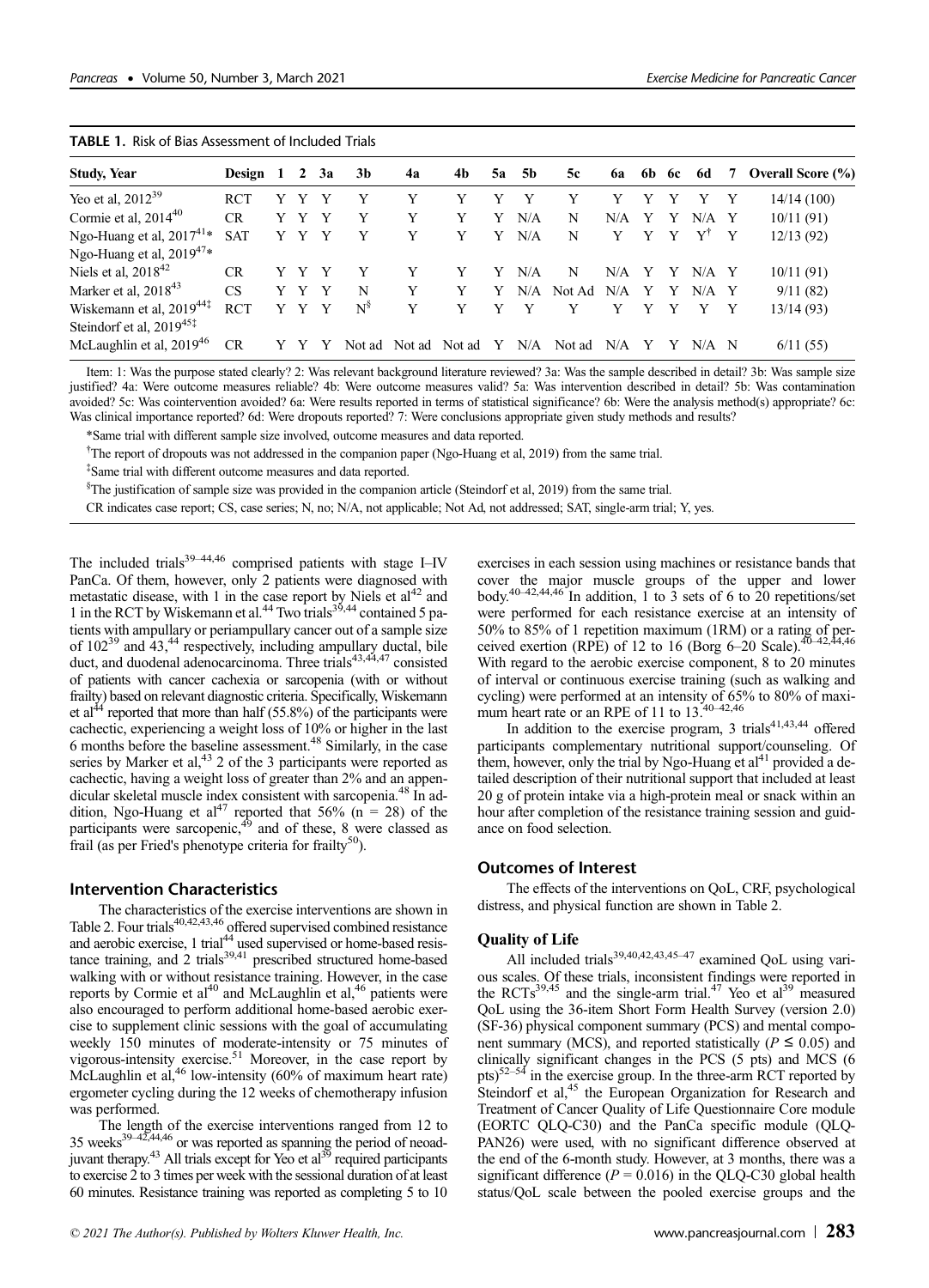| TABLE <sub>2</sub>                                                      |        |                  | Characteristics of Included Publications                                                                                                                                                                                                     |                                                                                                                                                                                                                                                                                              |                                                         |                                                                                                                                                                                                                                                                                                                                                  |                                                                                                                                                                                                                                                                                                                                                                                                          |                                                                                                                                                                   |
|-------------------------------------------------------------------------|--------|------------------|----------------------------------------------------------------------------------------------------------------------------------------------------------------------------------------------------------------------------------------------|----------------------------------------------------------------------------------------------------------------------------------------------------------------------------------------------------------------------------------------------------------------------------------------------|---------------------------------------------------------|--------------------------------------------------------------------------------------------------------------------------------------------------------------------------------------------------------------------------------------------------------------------------------------------------------------------------------------------------|----------------------------------------------------------------------------------------------------------------------------------------------------------------------------------------------------------------------------------------------------------------------------------------------------------------------------------------------------------------------------------------------------------|-------------------------------------------------------------------------------------------------------------------------------------------------------------------|
|                                                                         |        |                  | Sample Size by                                                                                                                                                                                                                               |                                                                                                                                                                                                                                                                                              |                                                         | Outcomes                                                                                                                                                                                                                                                                                                                                         |                                                                                                                                                                                                                                                                                                                                                                                                          |                                                                                                                                                                   |
| Study, Year,<br>Country                                                 | Design | Setting<br>Study | Age (SD) (Range), Type (%<br>of PanCa), and Staging<br>ean<br>Group, Sex, Age/M                                                                                                                                                              | <b>Exercise Program</b>                                                                                                                                                                                                                                                                      | <b>Time Points</b>                                      | Measures (Clinically<br>Relevant Changes)*                                                                                                                                                                                                                                                                                                       | Results                                                                                                                                                                                                                                                                                                                                                                                                  | Feasibility<br>Profile                                                                                                                                            |
| <b>United States</b><br>Controlled trials<br>Yeo et al,<br>$2012,^{39}$ | RCT    | JŒ               | duodenal, stage I-III<br>UC: 48, M & F, 67 y (48-91 y),<br>PanCa (94%), bile duct and<br>D,<br>PanCa (96%), bile duct and<br>Ex: 54, M & F, 66 y (38-87<br>duodenal, stage I-III                                                             | Intensity: not predetermined<br>10-30 min of brisk<br>to 3-5 sessions/wk<br>Duration: progress to<br>20-40 min/session<br>Frequency: progress<br>Volume: progress to<br>walking/session<br>and untracked<br>Type: Walking<br>Length: 3 mo                                                    | Postsurgery (baseline), and $3-6$ mo after<br>discharge | (11.3 pts); FVAS (11.3 pts)<br>- FACIT-F (total score<br>SF-36 (PCS 15 pts,<br>MCS $\uparrow$ 6 pts)                                                                                                                                                                                                                                             | $-\mathbf{C}\mathbf{R}\mathbf{F}\downarrow^{\dagger}$<br>$-$ QoL $\uparrow^\dagger$                                                                                                                                                                                                                                                                                                                      | No intervention-related AEs;<br>Retention rate: 76% (Ex)<br>Recruitment rate: 93%<br>vs 73% (UC)                                                                  |
| Wiskernam et al,<br>$2019,441$<br>Germany                               | RCT    | <b>ICK</b>       | (78%) and bile duct, stage I-II<br>$Ex2$ : 20, M & F, 61 (8.7) y, PanCa<br>PanCa<br>(86%), bile duct and ampullary<br>ductal, stage I-II<br>(95%) and bile duct stage I-IV<br>Ex1: 9, M & F, 63 (6.4) y, PanCa<br>UC: 14, M & F, 58 (8.2) y, | Frequency: 2 sessions/wk<br>IRM (Ex1) or an RPE<br>Duration: 60 min/session<br>1-3 sets/exercise with<br>Type: resistance training<br>of $14-16$ (Borg $6-20$<br>Intensity: 50%-80% of<br>Volume: 5-8 exercises,<br>8-20 repetitions/set<br>Supervision: no<br>Setting: home<br>Length: 6 mo | postintervention<br>Pre- and                            | - Isokinetic and handheld<br>L/min and 10.2 L/min<br>respectively); 6MWT<br>CPET (VO2max 10.1<br>in Ex1 and Ex2,<br>dynamometer                                                                                                                                                                                                                  | $-$ Muscle strength<br>$\uparrow^\$$<br>Cardiovascular<br>fitness-                                                                                                                                                                                                                                                                                                                                       | No intervention-related AEs;<br>Attendance rate: 64% (Ex1)<br>Retention rate: 75% (Ex1)<br>Recruitment rate: 21%,<br>vs 71% (Ex2) vs<br>vs 78% (Ex2)<br>77% (UC), |
| Steindorf et al,<br>$2019,451$<br>Germany                               | RCT    | <b>ICK</b>       | Wiskemann et al, 2019)<br>As above (see                                                                                                                                                                                                      | As above (see Wiskemam<br>$(Ex1)$ or home $(Ex2)$<br>Setting: exercise facility<br>Supervision: yes (Ex1)<br>scale) (Ex2)<br>or no $(Ex2)$<br>et al, 2019)                                                                                                                                   | Preintervention (baseline),<br>$3$ (T1) and 6 mo (T2)   | 11.5 pts at T1 for the<br><b>EORTC QLQ-PAN26</b><br>$\downarrow$ 8.3 pts (T2) for Ex2;<br>$\downarrow$ 10.3 pts (T1) and<br>pooled Ex group);<br>EORTC QLQ-C30<br>(the global health<br>status/QoL scale<br>(pancreatic pain:                                                                                                                    | activity $\uparrow^8(T1)$ , $\leftarrow$ (T2);<br>fatigue $\uparrow^8(T1)$ , $\leftarrow$ (T2);<br>mental fatigue $\leftarrow$ (T1),<br>$(T1), \leftarrow (T2)$ ; physical<br>reduced motivation<br>$\mathrm{Ool}^{\parallel} \, \uparrow^{\mathrm{s}}(\mathrm{T1}),\, \leftarrow\! (\mathrm{T2})$<br>General fatigue <<br>$\leftarrow$ (T2); reduced<br>$\uparrow$ <sup>8</sup> (T1), $\leftarrow$ (T2) | retention rate $(=68\%)$ in<br>Ex2 reported differently<br>As above (see Wiskemann<br>et al, 2019) except for                                                     |
|                                                                         |        |                  |                                                                                                                                                                                                                                              |                                                                                                                                                                                                                                                                                              |                                                         | $\downarrow$ 2.6 pts (T2), and reduced<br>fatigue $\downarrow$ 3.3 pts (T1) and<br>$(T1)$ and $\downarrow$ 16.7 pts $(T2)$<br>$\downarrow$ 10.8 pts (T1) and<br>$\downarrow$ 11.9 pts (T2) for Ex2)<br>exercise group physical<br>for Ex1; body image:<br>activity 12.1 pts (T1)<br>indigestion: 19.3 pts<br>MFI (for the pooled<br>$\mathbf{I}$ |                                                                                                                                                                                                                                                                                                                                                                                                          |                                                                                                                                                                   |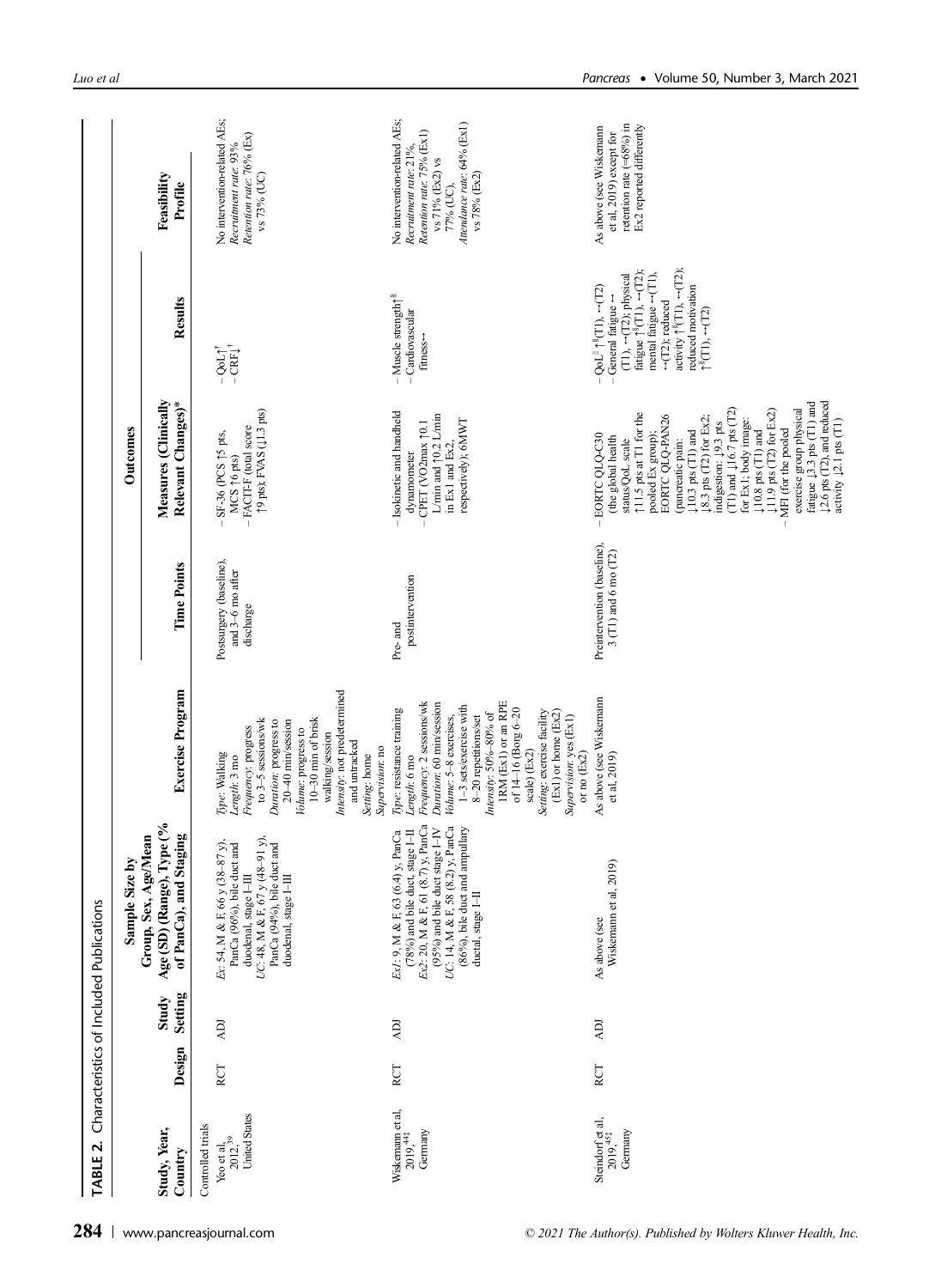|                     | No intervention-related AEs;<br>Attendance rate: 73%                                                                                                                                                                                                                                                                                                                                                                                                                                                                                                                                              | patients not amendable to<br>No intervention-related AEs;<br>surgery were excluded<br>Retention rate at T1: 75%<br>from postintervention<br>(50% at T2 because<br>assessment)                                                                                                                                                                                                                      |
|---------------------|---------------------------------------------------------------------------------------------------------------------------------------------------------------------------------------------------------------------------------------------------------------------------------------------------------------------------------------------------------------------------------------------------------------------------------------------------------------------------------------------------------------------------------------------------------------------------------------------------|----------------------------------------------------------------------------------------------------------------------------------------------------------------------------------------------------------------------------------------------------------------------------------------------------------------------------------------------------------------------------------------------------|
|                     | $-M$ uscle strength $\uparrow$ (T1), $\uparrow$ (T2)<br>$-Muscle power (T1), (T2)$<br>- Cardiovascular fitness $\uparrow$<br>- Psychological distress $\downarrow$<br>$-$ Functional ambulation $\uparrow$<br>Balance $(11)$ , $(12)$<br>$-$ QoL $\uparrow$ (T1), $\uparrow$ (T2)<br>$-$ CRF $\downarrow$ (T1), $\downarrow$ (T2)<br>(T1), T(T2)<br>$(T1), \downarrow (T2)$<br>(T1), (T2)                                                                                                                                                                                                         | Balance $\leftarrow$ (T1), $\leftarrow$ (T2)<br>- Functional ambulation<br>$-$ Muscle power $\leftarrow$ (T1),<br>$\leftarrow$ (T1), $\leftarrow$ (T2);<br>$\rightarrow$ (T2)                                                                                                                                                                                                                      |
|                     | Sensory Organization Test<br>SF-36 (PCS 18.3 pts and<br>FACT-Hep (total score<br>pts and $\uparrow$ 17.9 pts at T1<br>and T2, respectively);<br>-400-m walk test (time<br>112.3 pts, MCS 111<br>Stairclimb test; usual-<br>- 5STS (time $\downarrow$ 2 s and<br>$\downarrow$ 3.2 s at T1 and T2,<br>$\uparrow$ 31 pts and $\uparrow$ 37 pts<br>128 pts and 139 pts<br>FACIT-F (total score<br>- 6-m backward walk;<br>- Leg press 1RM test<br>and fast-pace 6-m<br>↓43.3 s at T2)<br>at T1 and T2,<br>at T1 and T2,<br>respectively)<br>respectively)<br>respectively)<br>walk tests<br>$-BSI-18$ | 10.18 m/s at T1); Dynamic<br>Gait Index (total score<br>$\begin{array}{c} \uparrow 1.2 \text{ pts at T1)} \\ -5 \text{STS} \end{array}$                                                                                                                                                                                                                                                            |
|                     | Preintervention (baseline),<br>$3$ (T1) and 6 mo (T2)                                                                                                                                                                                                                                                                                                                                                                                                                                                                                                                                             | Baseline (T0), and pre- $(T1) - 10$ -m walk test (gait speed<br>and postsurgery (T2)                                                                                                                                                                                                                                                                                                               |
|                     | $65\% - 80\%$ MHR with an RPE<br>Setting: exercise clinic and home<br>(accumulating additional 150<br>$2-3$ sets/exercise; $(A)$ 15-20<br>of 11-13 (Borg 6-20 scale)<br>min walking and cycling<br>Intensity: (R) 6-12RM; (A)<br>Frequency: 2 sessions/wk<br>Duration: 60 min/session<br>min of walking and/or<br>Volume: (R) 10 exercises,<br>aerobic (A) exercise<br>Type: resistance $(R)$ +<br>Supervision: mixed<br>cycling per wk)<br>Length: 6 mo                                                                                                                                          | Volume: (R) 8 exercises, 3 sets/<br>exercise, 8-12 repetitions<br>set; (W) at least 20 min/d<br>Duration: at least 60 min/d<br>the preoperative period<br>Length: median of 17 wk<br>(range, 5-35 wk) over<br>Frequency: at least 2 (R)<br>Intensity: RPE of 12-13<br>Type: resistance training<br>$(R)$ + walking $(W)$<br>(Borg 6-20 scale)<br>or 3 (W) d/wk<br>Supervision: no<br>Setting: home |
|                     | PanCa (100%), stage II<br>No control arm<br>Ex: 1, M, 49 y,                                                                                                                                                                                                                                                                                                                                                                                                                                                                                                                                       | Ex: 20, M & F, 64 (9.9) y,<br>potentially resectable<br>PanCa (100%),<br>No control arm                                                                                                                                                                                                                                                                                                            |
|                     | Ř                                                                                                                                                                                                                                                                                                                                                                                                                                                                                                                                                                                                 | <b>NAJ</b>                                                                                                                                                                                                                                                                                                                                                                                         |
|                     | ජි                                                                                                                                                                                                                                                                                                                                                                                                                                                                                                                                                                                                | <b>SAT</b>                                                                                                                                                                                                                                                                                                                                                                                         |
| Uncontrolled trials | Cormie et al,<br>$2014,40$<br>Australia                                                                                                                                                                                                                                                                                                                                                                                                                                                                                                                                                           | Ngo-Huang et al,<br>$2017, ^{41#}$<br><b>United States</b>                                                                                                                                                                                                                                                                                                                                         |

(Continued on next page)

(Continued on next page)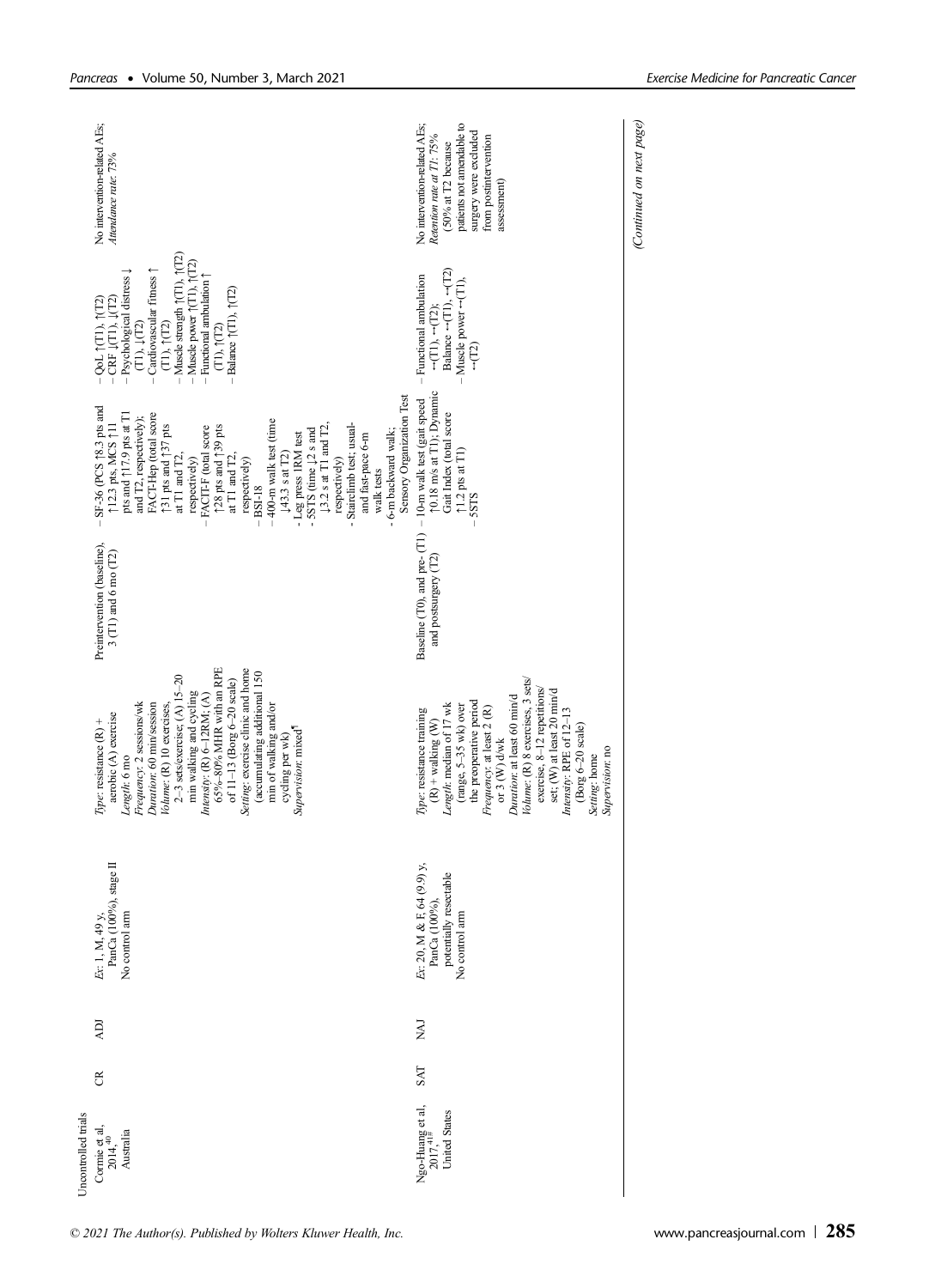| TABLE 2. (Continued)                                   |        |                                                           |                                                                                                                |                                                                                                                                                                                                                                                                                                                                                                                                                                                                                                                                            |                                                                     |                                                                                                                                                                                                                                                                                                                                                                                                                                                                                    |                                                                                                                                                                                                                                                                                                                                                                                                                                                                                                                                                                                                          |                                                                                                                                                                                                                                                                                  |
|--------------------------------------------------------|--------|-----------------------------------------------------------|----------------------------------------------------------------------------------------------------------------|--------------------------------------------------------------------------------------------------------------------------------------------------------------------------------------------------------------------------------------------------------------------------------------------------------------------------------------------------------------------------------------------------------------------------------------------------------------------------------------------------------------------------------------------|---------------------------------------------------------------------|------------------------------------------------------------------------------------------------------------------------------------------------------------------------------------------------------------------------------------------------------------------------------------------------------------------------------------------------------------------------------------------------------------------------------------------------------------------------------------|----------------------------------------------------------------------------------------------------------------------------------------------------------------------------------------------------------------------------------------------------------------------------------------------------------------------------------------------------------------------------------------------------------------------------------------------------------------------------------------------------------------------------------------------------------------------------------------------------------|----------------------------------------------------------------------------------------------------------------------------------------------------------------------------------------------------------------------------------------------------------------------------------|
|                                                        |        |                                                           | Sample Size by                                                                                                 |                                                                                                                                                                                                                                                                                                                                                                                                                                                                                                                                            |                                                                     | Outcomes                                                                                                                                                                                                                                                                                                                                                                                                                                                                           |                                                                                                                                                                                                                                                                                                                                                                                                                                                                                                                                                                                                          |                                                                                                                                                                                                                                                                                  |
| Study, Year,<br>Country                                | Design | Setting<br>Study                                          | Age (SD) (Range), Type (%<br>of PanCa), and Staging<br>Group, Sex, Age/Mean                                    | <b>Exercise Program</b>                                                                                                                                                                                                                                                                                                                                                                                                                                                                                                                    | <b>Time Points</b>                                                  | Measures (Clinically<br>Relevant Changes)*                                                                                                                                                                                                                                                                                                                                                                                                                                         | Results                                                                                                                                                                                                                                                                                                                                                                                                                                                                                                                                                                                                  | Feasibility<br>Profile                                                                                                                                                                                                                                                           |
| Niels et al, 2018, <sup>42</sup><br>Germany            | g      | $+ NAJ +$<br>Palliative<br>$\Delta \mathbf{D} \mathbf{I}$ | Ex: 1, M, 46 y, PanCa<br>$(100%)$ , stage IV<br>No control arm                                                 | Length: approximately 7 mo<br>repetitions/set; (A) 2 sets<br>of 1RM; (A) $70\% - 80\%$<br>Frequency: 2 sessions/wk<br>MHR with an RPE of<br>$6-7$ (Borg 0-10 scale)<br>Intensity: (R) 70%-80%<br>of ergometer training,<br>Volume: (R) 6 exercises,<br>$2$ sets/exercise, $8-12$<br>aerobic (A) exercise<br>Duration: unspecified<br>Type: resistance (R) +<br>Setting: unspecified<br>Supervision: yes<br>$4-10$ min/set                                                                                                                  | Baseline (T0), 3 (T1),<br>and $7 \text{ mo} (T2)$                   | $-$ HADS (depression subscale<br>score $\downarrow$ 3 pts and $\downarrow$ 4 pts at<br>strength $\uparrow$ 26.7 kg at T1 and<br>excise capacity 135w and<br>T1 and T2, respectively)<br>$\uparrow$ 15.6 kg and $\uparrow$ 17.7 kg at<br>global health status/QoL<br>T1 and T2, respectively);<br><b>16.6</b> pts at T1 and T2)<br>T2, chest press strength<br>- IRM test (leg extension<br>EORTC QLQ-C30 (the<br>CPET (maximal cycle<br><b>145w</b> at T1 and T2,<br>respectively) | $-Muscle$ strength $\uparrow$ (T1), $\uparrow$ (T2)<br>- Depression $\downarrow$ (T1), $\downarrow$ (T2);<br>anxiety $\downarrow$ (T1), $\downarrow$ (T2)<br>fitness $\uparrow$ (T1), $\uparrow$ (T2)<br>$-QoL$ $(TI)$ , $(TI)$<br>- Cardiovascular                                                                                                                                                                                                                                                                                                                                                      | No intervention-related AEs                                                                                                                                                                                                                                                      |
| <b>United States</b><br>Marker et al,<br>$2018, ^{43}$ | S      | Ikki                                                      | $(70-74 \text{ y})$ , PanCa $(100\%)$ ,<br>Ex: 3, M & F, 71 (1.9) y<br>borderline resectable<br>No control arm | Volume: 45 min of combined<br>Intensity: $\leq$ 85% of heart-rate<br>Frequency: 2-3 sessions/wk<br>Duration: 60 min/session<br>aerobic and resistance<br>neoadjuvant therapy<br>reserve or RPE of 7<br>Setting: fitness facility<br>(Borg 0-10 scale)<br>aerobic exercise<br>Type: resistance +<br>Supervision: yes<br>Length: over the<br>exercises                                                                                                                                                                                       | Baseline (T0), presurgery<br>(T1), and 6 wk after<br>discharge (T2) | $-30STS$ ( $\uparrow$ 6 repetitions at T1)<br>$-Grip$ strength dynamometry<br>$\uparrow$ 16.5 pts and $\uparrow$ 12 pts at<br>T1 and T2, respectively)<br>(5 pts at T1 and T2)<br>FACIT-F (total score<br>-FACT-G (total score<br>- Usual- and fast-pace<br>10-meter walk test<br>400-m walk test<br>CES-D                                                                                                                                                                         | $-$ Muscle strength $\uparrow$ (T1), $\downarrow$ (T2)<br>Muscle power (T1), (T2)<br>$-Depression$ (T1), $\downarrow$ (T2)<br>- Functional ambulation<br>fitness $\uparrow$ (T1), $\uparrow$ (T2)<br>$\begin{array}{l} -\text{QoL (TI), (TI)} \\ -\text{CRF (TI), (TI)} \end{array}$<br>Cardiovascular<br>(11), (112)                                                                                                                                                                                                                                                                                    | least 2 sessions attended<br>Information or data regarding<br>No. eligible patients recruited<br>weekly against the total<br>Percentage of wk with at<br>A.Es was not provided<br>wk involved: 85%<br>within 8 mo: 3;                                                            |
| United Kingdom<br>McLaughlin et al,<br>$2019,46$       | ర      | Ikin                                                      | Ex: 1, M, 47 y, PanCa<br>$(100\%)$ stage $\rm III$<br>No control arm                                           | vigorous intensity exercise<br>repetitions/set; (A) 15 min<br>(40 min of cycling during<br>infusion at 60% of MHR)<br>Supervision: mixed <sup>11</sup><br>Intensity: (R) 60% of 1RM;<br>(accumulating additional<br>per week), and hospital<br>Frequency: 2 sessions/wk<br>intensity or 75-min of<br>of continuous cycling<br>Volume: (R) 8 exercises,<br>150-min of moderate<br>aerobic (A) exercise<br>Type: resistance $(R)$ +<br>Duration: unspecified<br>3 sets/exercise, 12<br>(A) 70% of MHR<br>Setting: gym, home<br>Length: 12 wk | $(T2)$ , and 12 wk $(T3)$<br>Baseline (T0), 4 (T1), 8               | fast-pace 6-meter walk test<br>Stairclimb test; usual- and<br>- Submaximal Astrand test<br>6-m backward walk<br>$-12RM$ tests<br>FACT-Hep<br>$-$ FACIT-F<br><b>BSI-18</b><br><b>SSTS</b>                                                                                                                                                                                                                                                                                           | $-$ QoL $\uparrow$ (T1), $\uparrow$ (T2), $\uparrow$ (T3)<br>$-$ CRF $\downarrow$ (T1), $\downarrow$ (T2), $\downarrow$ (T3)<br>$-$ Psychological distress<br>Aerobic capacity $\uparrow$ (T1),<br>$-Muscle$ strength $\uparrow$ (T1),<br>- Functional ambulation<br>$\begin{array}{l} \uparrow \! (\mathrm{T1}), \uparrow \! (\mathrm{T2}), \uparrow \! (\mathrm{T3}) \\ \! - \; \mathrm{Balance} \uparrow \! (\mathrm{T1}), \uparrow \! (\mathrm{T2}), \end{array}$<br>$\downarrow$ (T1), $\downarrow$ (T2), $\downarrow$ (T3)<br>Muscle power (T1),<br>(12), (13)<br>(12), (13)<br>(12), (13)<br>(13) | No intervention-related AEs;<br>(cycling during infusion)<br>respectively) and 83%<br>nonchemotherapy and<br>Program adherence rate:<br>chemotherapy weeks,<br>(gym-based exercise<br>(gym-based exercise<br>Attendance rate: 96%<br>100% and $69%$<br>sessions in<br>sessions), |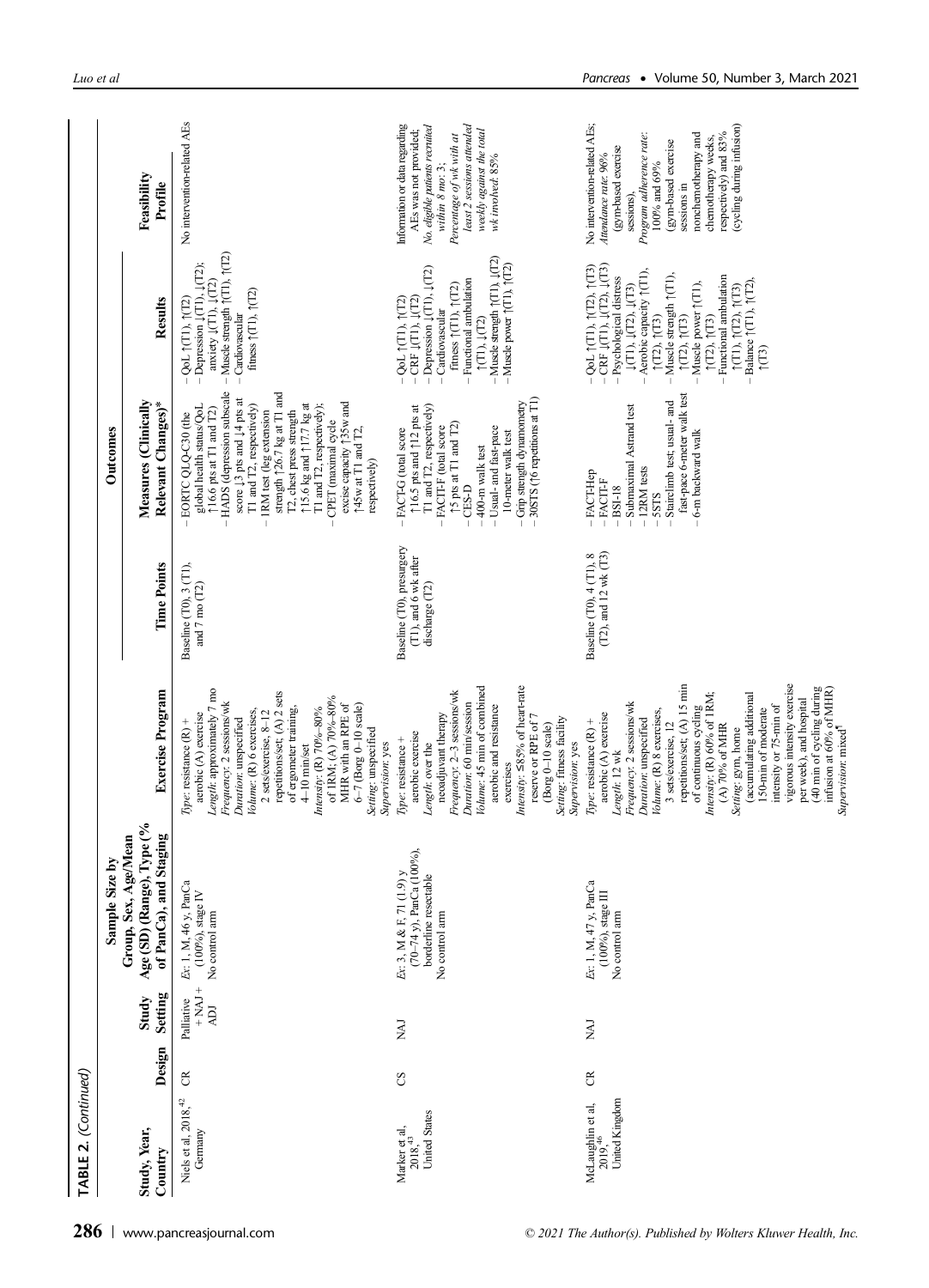| No intervention-related AEs;<br>Retention rate: 90%                                                                                       |                                                                                                                                                                                                                                                                                                                                                                                                                                                                                                                                                                                                                                          |  |
|-------------------------------------------------------------------------------------------------------------------------------------------|------------------------------------------------------------------------------------------------------------------------------------------------------------------------------------------------------------------------------------------------------------------------------------------------------------------------------------------------------------------------------------------------------------------------------------------------------------------------------------------------------------------------------------------------------------------------------------------------------------------------------------------|--|
| Muscle power <sup>1</sup><br>$-00L \rightarrow$                                                                                           |                                                                                                                                                                                                                                                                                                                                                                                                                                                                                                                                                                                                                                          |  |
| $-6$ MWT (distance $\uparrow$ 25.7 m) $-$ Cardiovascular fitness $\uparrow$ <sup>T</sup><br>$-$ FACT-Hep<br><b>SSTS</b>                   | + indicates no statistical significance; 1, increase; 1, decrease; 5STS, 5-repetition sit-to-stand; 6MWT, 6-minute walk test; 30STS, 30-second sit-to-stand test; ADJ, adjuvant; BSI-18, Brief Symptom Inventory-<br>18; CES-D; Center for Epidemiologic Studies Depression Scale; CR, case report; Ex, exercise group; E female; FACT-G, Functional Assessment of Cancer Therapy-General questionnaire; M, male; MH, Multi-<br>dimensional Fatigue Inventory; MHR, maximum heart rate; NAJ, neoadjuvant; PAN 26, pancreatic cancer specific module; SAT, single-arm trial; UC, usual care control group; VO2max, maximum oxygen uptake. |  |
| postintervention<br>(before surgery)<br>Baseline and                                                                                      |                                                                                                                                                                                                                                                                                                                                                                                                                                                                                                                                                                                                                                          |  |
| et al, 2017), except for the<br>reported as mean duration<br>length of the intervention<br>As above (see Ngo-Huang<br>of 16 wk (SD, 9 wk) | *When there was clinical meaningfulness based on the relevant MID provided in Supplementary Table 1.                                                                                                                                                                                                                                                                                                                                                                                                                                                                                                                                     |  |
| Ex: 50, M & F, 66 (8) y,<br>potentially resectable<br>PanCa (100%),<br>No control arm                                                     | "Same trial with different sample size involved, outcome measures, and data reported.<br>Based on the global health status/QoL score in EORTC QLQ-C30.<br><sup>1</sup> Same trial with different outcome measures and data reported.                                                                                                                                                                                                                                                                                                                                                                                                     |  |
| LAN                                                                                                                                       |                                                                                                                                                                                                                                                                                                                                                                                                                                                                                                                                                                                                                                          |  |
| SAT                                                                                                                                       |                                                                                                                                                                                                                                                                                                                                                                                                                                                                                                                                                                                                                                          |  |
| Ngo-Huang et al,<br>$2019,47#$<br><b>United States</b>                                                                                    | <sup>§</sup> Statistically significant from control group.<br>'Statistically significant from baseline.<br>Supervised + unsupervised.                                                                                                                                                                                                                                                                                                                                                                                                                                                                                                    |  |

controls,<sup>45</sup> and the improvements exceeded the MID of 10 pts.<sup>55,56</sup> In addition, there were clinically significant improvements in the QLQ-PAN26 symptom scales for the supervised and home-based exercise groups, $45$  including pancreatic pain ( $>8$  pts), indigestion (>9 pts), and body image ( $>10$  pts).<sup>57</sup> However, in the single-arm trial by Ngo-Huang et  $al^{47}$  that used the Functional Assessment of Cancer Therapy–Hepatobiliary (FACT-Hep) questionnaire, no

significant improvements were observed.<br>In the case reports<sup>40,42,46</sup> and case series,<sup>43</sup> positive changes in QoL outcomes were consistently reported. Cormie et al<sup>40</sup> used the SF-36 and the FACT-Hep questionnaires, and clinically relevant improvements were observed in the SF-36 PCS (>8 pts) and MCS ( $\geq$ 11 pts),<sup>52–54</sup> as well as in the FACT-Hep total score  $(≥31 \text{ pts})$ .<sup>58</sup> Niels et al<sup>42</sup> used the QLQ-C30 with an improvement of  $\sim$ 17 pts in the global health status/QoL scale, suggesting a clinically meaningful improvement in the participant's QoL.<sup>55,56</sup> In addition, Marker et al<sup>43</sup> and McLaughlin et al<sup>46</sup> assessed QoL using the FACT-General and the FACT-Hep questionnaire, respec-<br>tively. Both trials<sup>43,46</sup> reported a numerical or percentage increase in the total score of the questionnaire at various follow-up periods, and the increments ( $\geq$ 12 pts) in the trial by Marker et al<sup>43</sup> were of clinical significance.<sup>59</sup>

## Cancer-Related Fatigue

Five trials<sup>39,40,43,45,46</sup> examined CRF using different scales. Yeo et al<sup>39</sup> used the Functional Assessment of Chronic Illness Therapy–Fatigue (FACIT-F) scale and the Fatigue Visual Analog Scale (FVAS, 0–10), and reported statistically ( $\overline{P} \le 0.05$ ) and clinically significant changes in the exercise group for both measures (FACIT-F: 9 pts<sup>59</sup>; FVAS: 1.3 pts<sup>60</sup>). At the midpoint of the 6-month trial by Steindorf et al,  $45$  there were significant group differences ( $P < 0.03$ ) in various fatigue dimensions measured by the Multidimensional Fatigue Inventory, including physical fatigue, reduced activity, and reduced motivation. In addition, the improvements in physical fatigue ( $>2.5$  pts) and reduced activity ( $>2$  pts) for the pooled exercise groups of the trial<sup>45</sup> were clinically significant.<sup>61</sup> In the remaining 3 trials,  $40,43,46$  CRF was assessed using the FACIT-F, and all reported a higher score after the exercise intervention compared with baseline, indicating a reduction in fatigue, with the magnitude of change in the trials by Cormie et al<sup>40</sup> (≥28 pts) and Marker et al<sup>43</sup> (5 pts) being clinically important.<sup>59</sup>

# Psychological Distress

Four trials<sup>40,42,43,46</sup> examined variables associated with psychological distress (including anxiety, depression, and somatization) using varied questionnaires that included the Brief Symptom Inventory-18, the Hospital Anxiety and Depression Scale (HADS), and the Center for Epidemiologic Studies Depres-<br>sion Scale. All of these trials<sup>40,42,43,46</sup> reported an improvement in the related symptom scales across various time points, and the change score in the depression subscale of the HADS  $(≥3 pts)$ in the case report by Niels et  $al^{42}$  was clinically meaningful.<sup>62</sup>

# Physical Function

A wide array of objectively-measured physical function pa-<br>rameters were examined in 6 trials,<sup>40–44,46,47</sup> including muscle strength and power, cardiovascular fitness, functional ambulation, and balance. Five trials<sup>40,42–44,46</sup> evaluated muscle strength using various methods. Wiskemann et al<sup>44</sup> used an isokinetic dynamometer and a handheld dynamometer in their 3-armed trial, with a significant group difference ( $P = 0.04$ ) in isometric strength observed for knee extension favoring the home-based exercise group. In addition, the authors<sup>44</sup> also reported a significantly greater isokinetic force of elbow flexors  $(P = 0.02)$  and elbow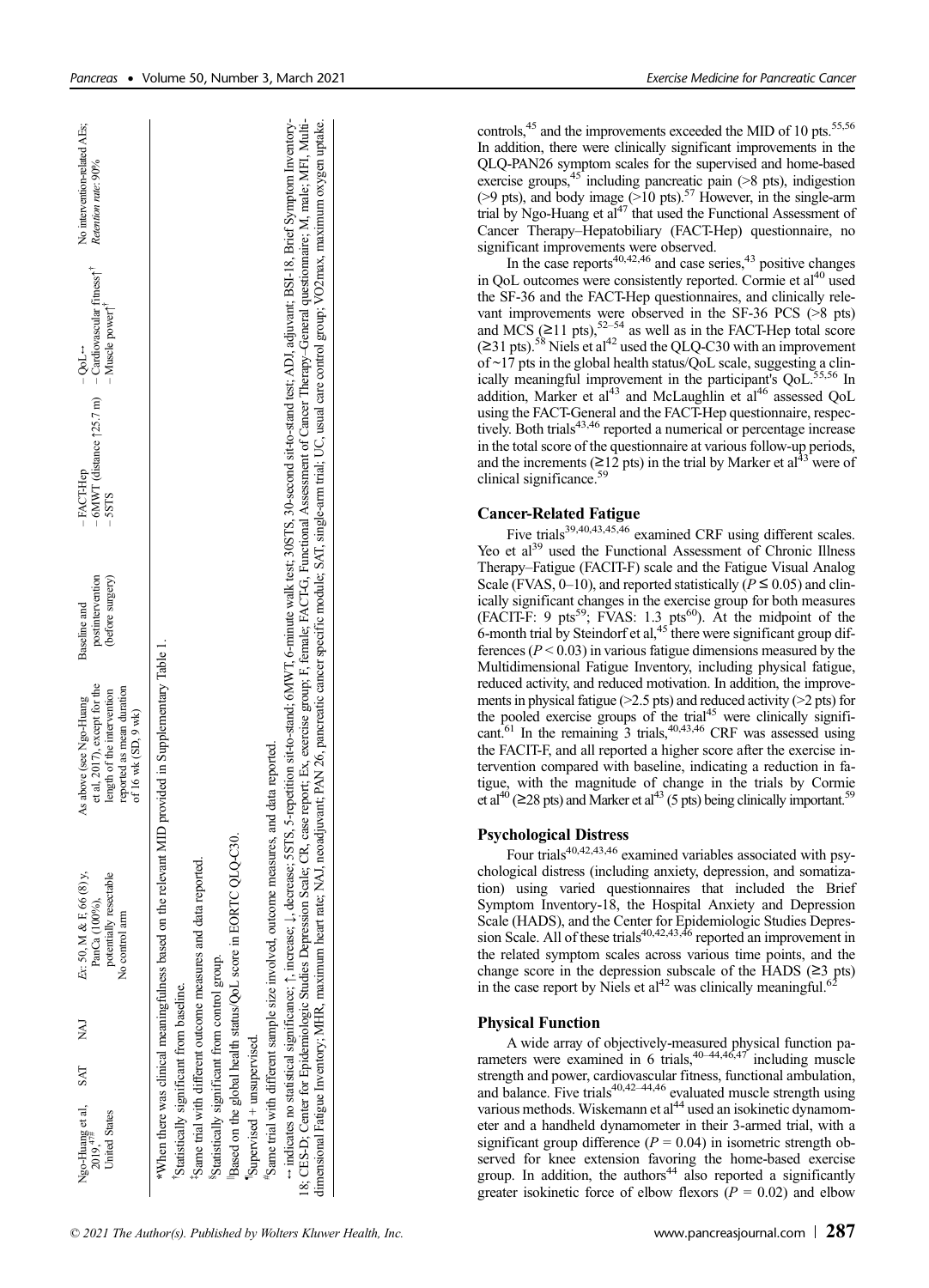extensors ( $P = 0.01$ ) in the supervised exercise group compared with controls. The remaining 4 trials<sup>40,42,43,46</sup> used either a 1RM, a 12RM, or a grip strength test, with three<sup>40,42,46</sup> reporting enhanced muscle strength across various follow-up periods, and the case report by Niels et  $al<sup>42</sup>$  reporting a clinically relevant improvement in chest press (>15.6 kg) and leg extension (26.7 kg) strength.<sup>63</sup> In addition, Marker et  $al<sup>43</sup>$  in their case series of 3 patients exercising during neoadjuvant therapy (chemotherapy and radiotherapy) reported an improvement in grip strength before surgery.<br>Four trials<sup>40,43,46,47</sup> measured lower-limb muscle power

using either the 5-repetition sit-to-stand (5STS) or the 30-second sit-to-stand test (30STS), and all reported an improvement. Within these trials, Ngo-Huang et  $al<sup>47</sup>$  reported a statistically significant improvement ( $P = 0.049$ ) in participants after preoperative exercise (mean duration of 16 weeks); however, the change was not significant in their first publication, $41$  which involved a smaller sample size. In addition, clinically relevant improvements were observed in Cormie et al<sup>40</sup> using the 5STS (time reduced  $\geq$ 2 sec-<br>onds)<sup>64</sup> and in Marker et al<sup>43</sup> using the 30STS (6 more repetiand in Marker et al<sup>43</sup> using the  $30STS$  (6 more repeti- $\frac{\text{time}}{\text{times}}$  of  $\frac{\text{time}}{\text{time}}$  at varying time points.

All trials but one<sup>39</sup> examined cardiovascular fitness using either a performance-based test or a laboratory test alone or in combination and reported varying magnitudes of gains. Ngo-Huang et al<sup>47</sup> reported a significant within-group change ( $P = 0.001$ ) in the 6-minute walk test, with the improvement of 25.7 m clinically meaningful.66 In addition, in the 3-arm RCT by Wiskemann et al,<sup>44</sup> the improvement in maximal oxygen uptake for the exercise groups (0.1 and 0.2 L/min) measured by the cardiopulmonary exercise test (CPET) also exceeded the MID of  $0.05$  L/min,<sup>67,68</sup> although the gains were not statistically significant. Of the remaining 4 trials,<sup>40,42,43,46</sup> clinically relevant improvements were observed by Cormie et al $^{40}$  using the 400-m walk test (time reduced by 43.3 seconds)<sup>69</sup> and Niels et al<sup>42</sup> using the CPET (>35-W improvement in maximal cycling capacity).<sup>67,68</sup>

Four trials<sup>40,41,43,46</sup> assessed functional ambulation using either the 10-m walk test alone or multiple tests (including stair climb, and usual- and fast-pace 6- and 10-m walk). All of the tri $als<sup>40,41,43,46</sup>$  reported an improvement at midpoint assessments, and 240,46 also demonstrated gains at postintervention. In addition, there was a clinically relevant improvement in the 10-m walk test  $(0.18 \text{ m/s faster})^{70}$  in the single-arm trial by Ngo-Huang et al,<sup>41</sup> although the change was not statistically significant.

With regard to balance ability,  $3$  trials<sup>40,41,46</sup> assessed dynamic balance with either the 6-m backward walk or the Dynamic Gait Index. In addition, Cormie et al<sup>40</sup> also measured postural balance using the Sensory Organization Test. All trials<sup>40,41,46</sup> demonstrated an improvement in balance, and the trial by Ngo-Huang et  $al<sup>41</sup>$  also showed a clinically meaningful improvement in the Dynamic Gait Index (1.2 pts).

# Feasibility Profile

An overview of the feasibility profiles of the exercise interventions is presented in Table 2. All included trials explicitly reported no intervention-related adverse events  $(AES)^{39-42,44-47}$  or did not provide relevant description in the article.<sup>43</sup> However, there was a range of non–intervention-related AEs in some of the included trials mainly due to the aggressive nature of PanCa and treatment-related side effects. For example, multiple events of death ( $n = 18$ ) and disease progression ( $n = 3$ ) were reported in the trials by Yeo et  $al<sup>39</sup>$  and Wiskemann et al.<sup>44</sup> In addition, AEs/symptoms including incisional hernia  $(n = 1)$ , fracture  $(n = 1)$ , deep vein thrombosis  $(n = 1)$ , constipation  $(n = 1)$ , nausea and vomiting  $(n = 1)$ , and mucositis  $(n = 1)$  were reported in 3 trials.42,44,46 All of the AEs resulted in temporary or permanent

discontinuance of the exercise programs<sup>39,42,44</sup> or a reduction in the prescribed exercise intensity.<sup>46</sup><br>Apart from the incidence of AEs, other feasibility metrics

Apart from the incidence of AEs, other feasibility metrics were provided in the included trials. Yeo et  $al<sup>39</sup>$  and Wiskemann et al<sup>44</sup> reported a recruitment rate of 93% and 21%, respectively. In addition, Marker et  $al<sup>43</sup>$  also reported that only 3 participants were enrolled during an 8-month recruitment period, and as a result, the study was reported as a case series. The included  $RCTs<sup>39,44</sup>$  and single-arm trial<sup>41</sup> reported dropouts, and the retention rates for the exercise groups were 76%,<sup>39</sup> 75% and 71% (for supervised and home-based exercise groups, respectively), $44$  and  $75\%41$ (reported as  $90\%$  in the later published article<sup>47</sup> from the trial). However, reasons for dropouts were only provided in the RCTs, including death,<sup>39,44</sup> disease progression,<sup>44</sup> treatment-related side effects,<sup>42</sup> further resection required,<sup>44</sup> and withdrawal.<sup>39,44</sup> Participants' attendance to the planned exercise sessions was reported in 3 trials,<sup>40,44,46</sup> and the attendance rates were  $73\%$ ,<sup>40</sup> 64% and 78% (for supervised and home-based sessions, respectively),<sup>44</sup> and 96%.<sup>46</sup> In addition, Marker et al<sup>43</sup> reported that for 85% of the prescribed weeks, participants attended at least 2 sessions per week. Only McLaughlin et  $al^{46}$  reported the participant's actual completed exercise intensity, that is, 100% and 69% for supervised sessions in nonchemotherapy and chemotherapy weeks, respectively, and 83% for exercise during infusion.

## **DISCUSSION**

This is the first systematic review examining the multifaceted health-related effects of exercise in patients with PanCa. Given the current evidence, exercise training seems to be safe and feasible and may have a favorable effect on various physical and psychological outcomes in this patient group.

Despite a high number of non–intervention-related AEs, exercise training seems to be safe in patients with PanCa with no exercise-related AEs reported across the studies. The high incidence of non–intervention-related AEs is not unexpected given the aggressive nature of PanCa and cumulative toxicities from cancer therapies. Importantly, the feasibility profile seemed favorable with a reported retention rate of 71% to 90% and exercise attendance of 64% to 96%. These findings are similar to a systematic review of exercise interventions in patients with advanced cancer<sup> $\alpha$ </sup> and an exercise study consisting of patients with malignant pleural mesothelioma, $7<sup>3</sup>$  suggesting that patients with PanCa should not be excluded from exercise. However, the relatively short life expectancy and substantial adverse effects from treatment regimens highlight the need for regular and shorter assessment intervals in this patient group so that the shorter-term benefits of exercise can be determined. This may also facilitate the necessary modifications in an exercise program being made in a timely fashion.

Among the efficacy outcomes in current evidence, we found that exercise training was most consistently associated with improvements in psychological distress. Combined resistance and aerobic exercise reduced symptoms of depression and anxiety irre-<br>spective of the disease stage and study setting.<sup>40,42,43,46</sup> This finding is in line with several systematic reviews and meta-analyses of patients with common cancers (predominantly breast).<sup>74–76</sup> Similarly, a recent study in patients with pleural mesothelioma also reported decreased anxiety after a short-term, home-based program that included resistance and aerobic exercise.<sup>73</sup> It has been well established that exercise and, in particular, aerobic exercise are associated with less rates of psychological distress symptoms.<sup>77,78</sup> This may be associated with improved self-efficacy beliefs after exercise training, which is recognized as a positive contributor to high levels of mental health and psychological functioning.<sup>7</sup>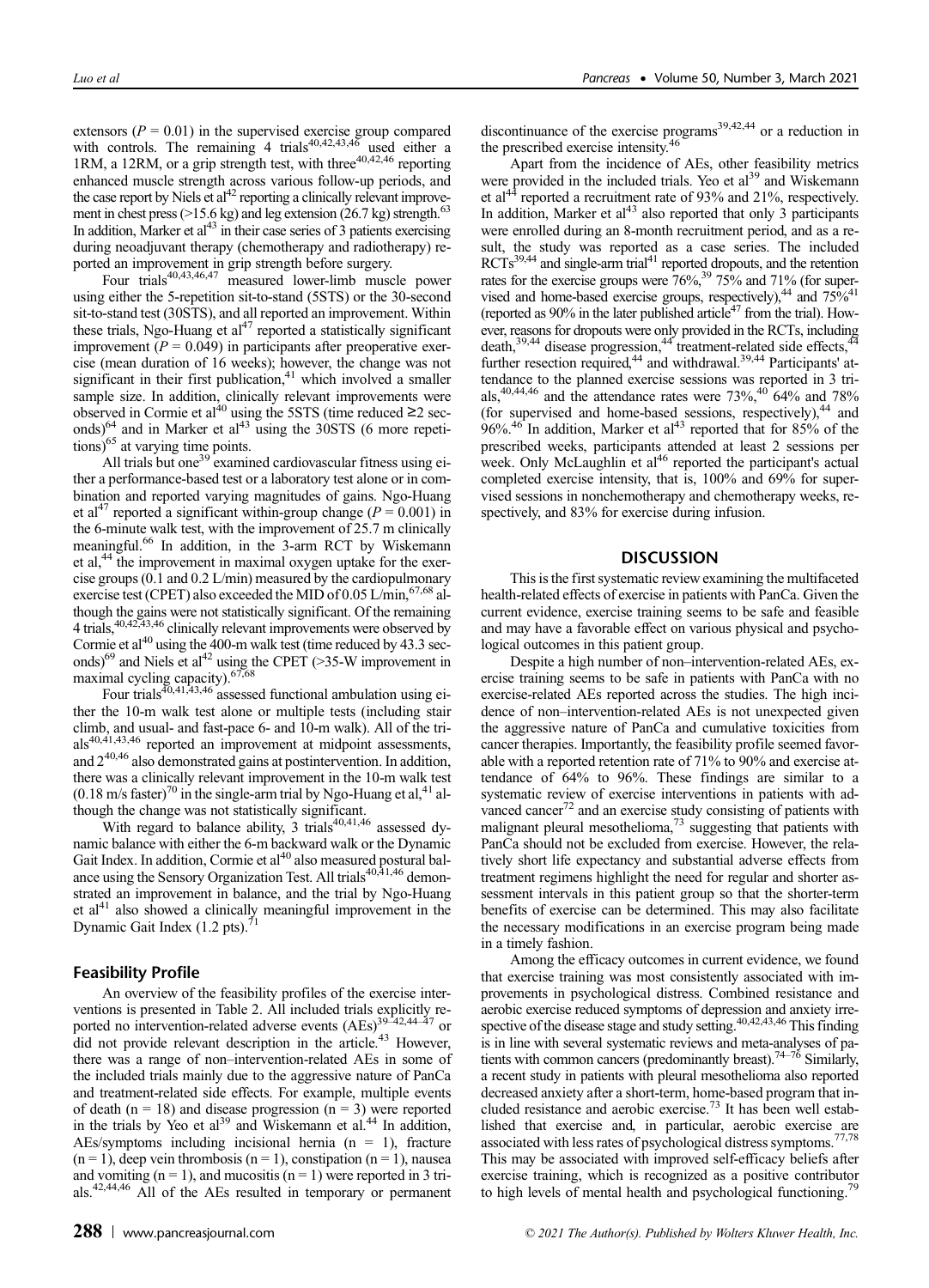In addition, a range of biological hypotheses have been proposed for the emotional benefits of exercise, including increase in body temperature and cerebral blood flow, and higher levels of endorphins.<sup>80</sup>

The evidence also suggests that exercise may be effective in attenuating CRF in patients with PanCa; however, the beneficial effect may be moderated by exercise mode. Aerobic exercise with or without resistance training lowered fatigue levels across varying follow-up periods, whereas the improvements in various dimensions of fatigue did not persist throughout the study period in the trial by Steindorf et  $al<sub>1</sub><sup>45</sup>$  which only provided resistance training. Cancer-related fatigue is one of the most common symptoms during chemotherapy and is suggested to be influenced by many constitutional, clinical, and environmental factors in patients with PanCa.<sup>81</sup> There is no clear mechanistic explanation yet regarding the role of exercise in regulating CRF during active cancer treatment, although some reports suggest the possible association with improvements in chemotherapy-induced anemia<sup>82</sup> and cardiorespiratory capacity<sup>83</sup> after exercise training.

The effect of exercise on physical function seems promising. Various improvements were observed in muscle strength and power, cardiovascular fitness, functional ambulation, and balance. This is generally in concordance with exercise studies in other poor prognostic patients with cancer (including mesothelioma and esophageal) receiving active cancer treatments, where enhanced aerobic capacity and lower-limb muscle function were observed.73,84 The declines in muscle strength, balance, and functional ambulation at the postsurgery assessments in the single-arm trial<sup>41</sup> and the case  $s$ eries $43$  may be associated with detraining and incomplete recovery after surgery. In addition, the nonsignificant finding in 5STS in the initial paper by Ngo-Huang et  $al<sup>41</sup>$  is likely due to the small sample size, as a similar improvement was reported in the subsequent report $^{47}$  with a larger sample size and was statistically significant.

Regarding the effect of exercise on QoL, the current findings are somewhat mixed. Most of the included studies demonstrated statistically or clinically significant improvements in various<br>QoL scales.<sup>39,40,42,43,45,46</sup> However, no effect was observed by Ngo-Huang et al in their single-arm trial.<sup>47</sup> In addition, Steindorf et al45 only reported improvement of overall QoL at the midpoint of their 6-month trial. The inconsistent findings in the current evidence may be explained by the complex determinants of QoL in patients with PanCa. Evidence indicates that disease progression is associated with a deterioration of QoL in this patient group.<sup>85</sup> There are also a number of other factors identified that may contribute to a worsening in QoL, such as treatments, comorbidities, and various demographic factors (including ethnicity, age, and educational level).<sup>16</sup> Although the benefits of exercise in QoL for various patients with cancer (including advanced disease) have been well established,<sup>22,24,86,87</sup> its effect for patients with PanCa requires further work and clarification.

There are some limitations of this systematic review. First, more than half of the trials included were uncontrolled studies, with 3 being case reports and 1 being a case series. Thus, caution should be taken when interpreting the findings of this review. In addition, a meta-analysis was not undertaken as less than 2 RCTs provided sufficient data on the same outcome measure, and the heterogeneity in exercise programs and measurement tools/ instruments of the included studies was substantial. Lastly, the MID values of the outcome measures in patients with PanCa were limited, so the relevant values for patients with other cancers or clinical conditions were used to determine clinical significance. Nevertheless, the MID values used provide an indication of the meaningfulness of the changes observed in the outcome measures.

Despite these limitations, the preliminary benefits observed with current evidence may provide valuable insights for the management of PanCa. Of importance, the improvements in muscle strength and/or muscle power were reported in 3 studies,  $43,44,47$ which consisted of a large proportion of patients with cachexia or sarcopenia and administrated a multimodal intervention (ie, exercise training in combination with nutritional support). The disorders of cancer cachexia and sarcopenia have been well documented leading to progressive muscle weakness and functional impairments<sup>88</sup> and are usually difficult to treat in patients with PanCa due to their complex pathophysiology.89

The promising initial findings warrant additional RCTs with larger sample sizes in patients with PanCa. It is particularly important to examine the effects of exercise on cancer-related outcomes to reinforce the role of exercise in this patient group. To date, there is only one study published reporting exercise being associated with normalized tumor vasculature.<sup>90</sup> In addition, standardized reporting of AEs in ongoing trials and, in particular, in patients with advanced disease remains essential to confirm the safety of exercise in patients with PanCa. It would also be worthwhile to improve reporting of key exercise variables that are actually delivered (including volume, intensity, frequency, type, and duration) so that compliance can be determined, which is increasingly considered pivotal in exercise oncology research.<sup>91,92</sup> Lastly, initial evidence suggests that sport-based programs are also associated with various benefits in patients with cancer (mainly prostate and breast).<sup>93</sup> Therefore, investigating alternative physical activities other than traditional exercise training modes may prove beneficial in providing a wider array of activities in which patients with PanCa can safely participate to derive physical and psychological benefits and enhance QoL.

## **CONCLUSIONS**

The current evidence suggests that exercise training is safe and feasible and has a beneficial effect on various physical and psychological outcomes in patients with PanCa. However, as patients with PanCa are an understudied patient group in current exercise oncology research, only a small number of trials were included in this review, with more than half of them being a case report or case series. In addition, there was vast heterogeneity of exercise programs and measurement instruments in the included studies. Therefore, additional RCTs with high methodological quality and homogeneous measurement instruments are required to consolidate and advance our findings.

#### **REFERENCES**

- 1. Allemani C, Matsuda T, Di Carlo V, et al. Global surveillance of trends in cancer survival 2000-14 (CONCORD-3): analysis of individual records for 37 513 025 patients diagnosed with one of 18 cancers from 322 population-based registries in 71 countries. Lancet. 2018;391:1023–1075.
- 2. Bray F, Ferlay J, Soerjomataram I, et al. Global cancer statistics 2018: GLOBOCAN estimates of incidence and mortality worldwide for 36 cancers in 185 countries. CA Cancer J Clin. 2018;68:394–424.
- 3. Collaborators GBDPC. The global, regional, and national burden of pancreatic cancer and its attributable risk factors in 195 countries and territories, 1990–2017: a systematic analysis for the global burden of disease study 2017. Lancet Gastroenterol Hepatol. 2019;4:934–947.
- 4. Halloran CM, Ghaneh P, Bosonnet L, et al. Complications of pancreatic cancer resection. Dig Surg. 2002;19:138–146.
- 5. Reyes-Gibby CC, Chan W, Abbruzzese JL, et al. Patterns of self-reported symptoms in pancreatic cancer patients receiving chemoradiation. J Pain Symptom Manage. 2007;34:244–252.
- 6. Clark KL, Loscalzo M, Trask PC, et al. Psychological distress in patients with pancreatic cancer—an understudied group. Psychooncology. 2010;19: 1313–1320.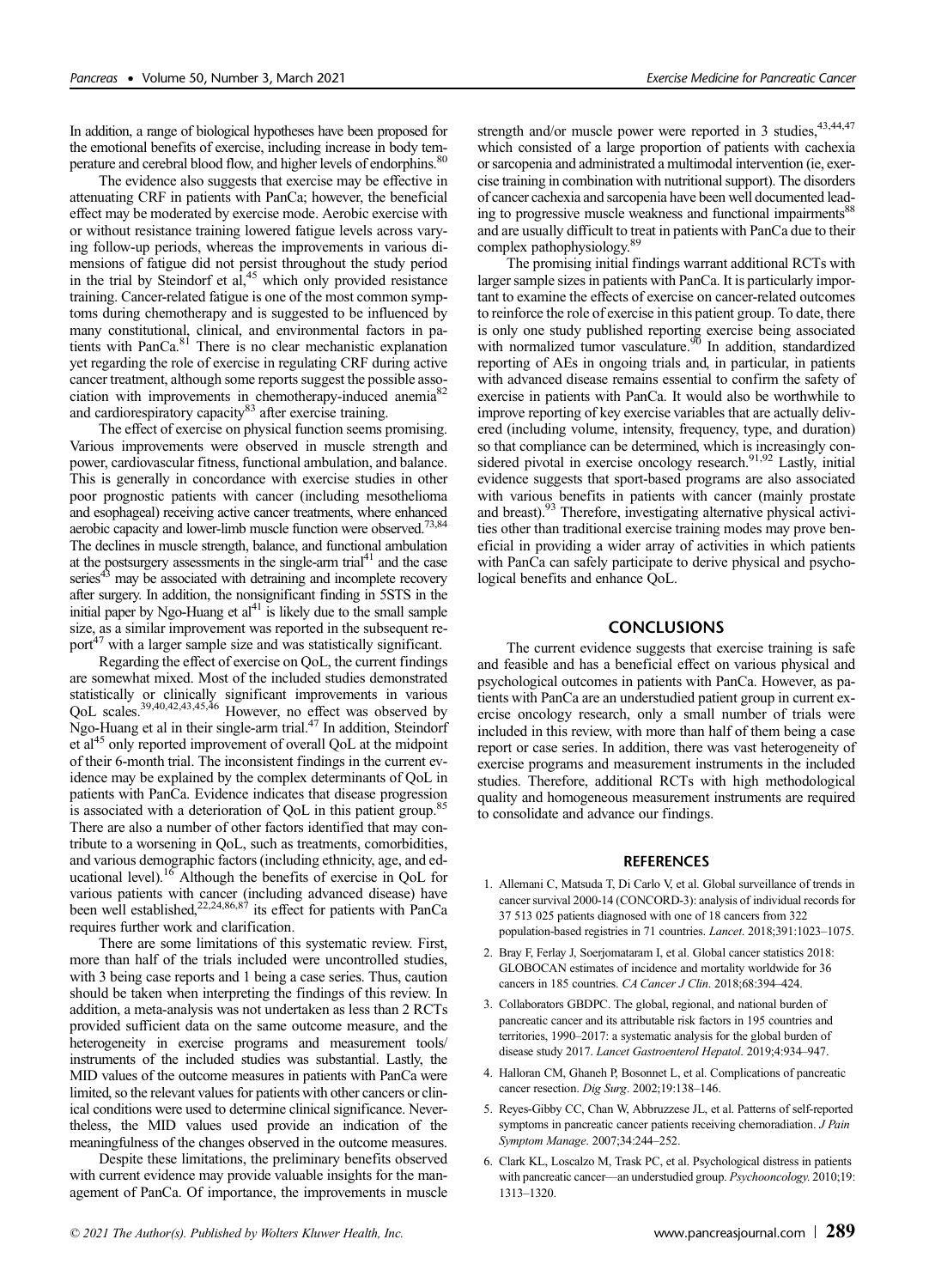- 7. Cooper AB, Slack R, Fogelman D, et al. Characterization of anthropometric changes that occur during neoadjuvant therapy for potentially resectable pancreatic cancer. Ann Surg Oncol. 2015;22:2416-2423.
- 8. Akizuki N, Shimizu K, Asai M, et al. Prevalence and predictive factors of depression and anxiety in patients with pancreatic cancer: a longitudinal study. Jpn J Clin Oncol. 2016;46:71-77.
- 9. Clauss D, Tjaden C, Hackert T, et al. Cardiorespiratory fitness and muscle strength in pancreatic cancer patients. Support Care Cancer. 2017; 25:2797–2807.
- 10. Kleeff J, Korc M, Apte M, et al. Pancreatic cancer. Nat Rev Dis Primers. 2016;2:16022.
- 11. Ozola Zalite I, Zykus R, Francisco Gonzalez M, et al. Influence of cachexia and sarcopenia on survival in pancreatic ductal adenocarcinoma: a systematic review. Pancreatology. 2015;15:19–24.
- 12. Henderson SE, Makhijani N, Mace TA. Pancreatic cancer-induced cachexia and relevant mouse models. Pancreas. 2018;47:937–945.
- 13. Wolfgang CL, Herman JM, Laheru DA, et al. Recent progress in pancreatic cancer. CA Cancer J Clin. 2013;63:318–348.
- 14. Keane MG, Horsfall L, Rait G, et al. A case-control study comparing the incidence of early symptoms in pancreatic and biliary tract cancer. BMJ Open. 2014;4:e005720.
- 15. Muller-Nordhorn J, Roll S, Bohmig M, et al. Health-related quality of life in patients with pancreatic cancer. Digestion. 2006;74:118–125.
- 16. Deng Y, Tu H, Pierzynski JA, et al. Determinants and prognostic value of quality of life in patients with pancreatic ductal adenocarcinoma. Eur J Cancer. 2018;92:20–32.
- 17. Neoptolemos JP, Kleeff J, Michl P, et al. Therapeutic developments in pancreatic cancer: current and future perspectives. Nat Rev Gastroenterol Hepatol. 2018;15:333–348.
- 18. Diouf M, Filleron T, Pointet AL, et al. Prognostic value of health-related quality of life in patients with metastatic pancreatic adenocarcinoma: a random forest methodology. Qual Life Res. 2016;25:1713–1723.
- 19. Vickers MM, Lee C, Tu D, et al. Significance of baseline and change in quality of life scores in predicting clinical outcomes in an international phase III trial of advanced pancreatic cancer: NCIC CTG PA.3. Pancreatology. 2016;16:1106–1112.
- 20. Speck RM, Courneya KS, Masse LC, et al. An update of controlled physical activity trials in cancer survivors: a systematic review and meta-analysis. J Cancer Surviv. 2010;4:87–100.
- 21. Singh F, Newton RU, Galvao DA, et al. A systematic review of pre-surgical exercise intervention studies with cancer patients. Surg Oncol. 2013;  $22.92 - 104$
- 22. Buffart LM, Kalter J, Sweegers MG, et al. Effects and moderators of exercise on quality of life and physical function in patients with cancer: an individual patient data meta-analysis of 34 RCTs. Cancer Treat Rev. 2017; 52:91–104.
- 23. Hilfiker R, Meichtry A, Eicher M, et al. Exercise and other non-pharmaceutical interventions for cancer-related fatigue in patients during or after cancer treatment: a systematic review incorporating an indirect-comparisons meta-analysis. Br J Sports Med. 2018;52:651–658.
- 24. Nadler MB, Desnoyers A, Langelier DM, et al. The effect of exercise on quality of life, fatigue, physical function, and safety in advanced solid tumor cancers: a meta-analysis of randomized control trials. J Pain Symptom Manage. 2019;58:899–908 e897.
- 25. Fearon K, Arends J, Baracos V. Understanding the mechanisms and treatment options in cancer cachexia. Nat Rev Clin Oncol. 2013;10:90–99.
- 26. Solheim TS, Laird BJA, Balstad TR, et al. A randomized phase II feasibility trial of a multimodal intervention for the management of cachexia in lung and pancreatic cancer. J Cachexia Sarcopenia Muscle. 2017;8:778–788.
- 27. Naito T, Mitsunaga S, Miura S, et al. Feasibility of early multimodal interventions for elderly patients with advanced pancreatic and

non-small-cell lung cancer. J Cachexia Sarcopenia Muscle. 2019; 10:73–83.

- 28. Segal R, Zwaal C, Green E, et al. Exercise for people with cancer: a clinical practice guideline. Curr Oncol. 2017;24:40–46.
- 29. Hayes SC, Newton RU, Spence RR, et al. The exercise and sports science Australia position statement: exercise medicine in cancer management. J Sci Med Sport. 2019;22:1175–1199.
- 30. Campbell KL, Winters-Stone KM, Wiskemann J, et al. Exercise guidelines for cancer survivors: consensus statement from international multidisciplinary roundtable. Med Sci Sports Exerc. 2019;51: 2375–2390.
- 31. Christensen JF, Simonsen C, Hojman P. Exercise training in cancer control and treatment. Compr Physiol. 2018;9:165–205.
- 32. O'Neill L, Reynolds S, Sheill G, et al. Physical function in patients with resectable cancer of the pancreas and liver-a systematic review. J Cancer Surviv. 2020;14:527–544.
- 33. Liberati A, Altman DG, Tetzlaff J, et al. The PRISMA statement for reporting systematic reviews and meta-analyses of studies that evaluate health care interventions: explanation and elaboration. Ann Intern Med. 2009;151:W65–W94.
- 34. Cochrane Effective Practice and Organisation of Care (EPOC). Data collection form [EPOC Resources for review authors]. 2013. Available at: [https://epoc.cochrane.org/resources/epoc-resources-review-authors.](https://epoc.cochrane.org/resources/epoc-resources-review-authors) Accessed January 21, 2020.
- 35. Law M, Stewart D, Pollock N, et al. Critical review form quantitative studies. 2015. Available at: [https://srs-mcmaster.ca/research/evidence](https://srs-mcmaster.ca/research/evidence-based-practice-research-group/#JCdGCOIe)[based-practice-research-group/#JCdGCOIe](https://srs-mcmaster.ca/research/evidence-based-practice-research-group/#JCdGCOIe). Accessed April 10, 2020.
- 36. Klotz SGR, Schön M, Ketels G, et al. Physiotherapy management of patients with chronic pelvic pain (CPP): a systematic review. Physiother Theory Pract. 2019;35:516–532.
- 37. Corsini N, Neylon K, Tian EJ, et al. Impact of treatment summaries for cancer survivors: a systematic review. J Cancer Surviv. 2020;14: 405–416.
- 38. Fernandez-Lazaro D, Mielgo-Ayuso J, Seco Calvo J, et al. Modulation of exercise-induced muscle damage, inflammation, and oxidative markers by curcumin supplementation in a physically active population: a systematic review. Nutrients. 2020;12.
- 39. Yeo TP, Burrell SA, Sauter PK, et al. A progressive postresection walking program significantly improves fatigue and health-related quality of life in pancreas and periampullary cancer patients. J Am Coll Surg. 2012; 214:463–475.
- 40. Cormie P, Spry N, Jasas K, et al. Exercise as medicine in the management of pancreatic cancer: a case study. Med Sci Sports Exerc. 2014;46:664–670.
- 41. Ngo-Huang A, Parker NH, Wang X, et al. Home-based exercise during preoperative therapy for pancreatic cancer. Langenbecks Arch Surg. 2017; 402:1175–1185.
- 42. Niels T, Tomanek A, Schneider L, et al. Exercise improves patient outcomes in advanced pancreatic cancer patient during medical treatment. Pancreat Disord Ther. 2018;8:193.
- 43. Marker RJ, Peters JC, Purcell WT, et al. Effects of preoperative exercise on physical fitness and body composition in pancreatic cancer survivors receiving neoadjuvant therapy: a case series. Rehab Oncol. 2018; 36:E1–E9.
- 44. Wiskemann J, Clauss D, Tjaden C, et al. Progressive resistance training to impact physical fitness and body weight in pancreatic cancer patients: a randomized controlled trial. Pancreas. 2019;48:257–266.
- 45. Steindorf K, Clauss D, Tjaden C, et al. Quality of life, fatigue, and sleep problems in pancreatic cancer patients: a randomized trial on the effects of exercise. Dtsch Arztebl Int. 2019;116:471–478.
- 46. McLaughlin M, Christie A, Campbell A. Case report of exercise to attenuate side effects of treatment for pancreatic cancer. Case Rep Oncol. 2019;12:845–854.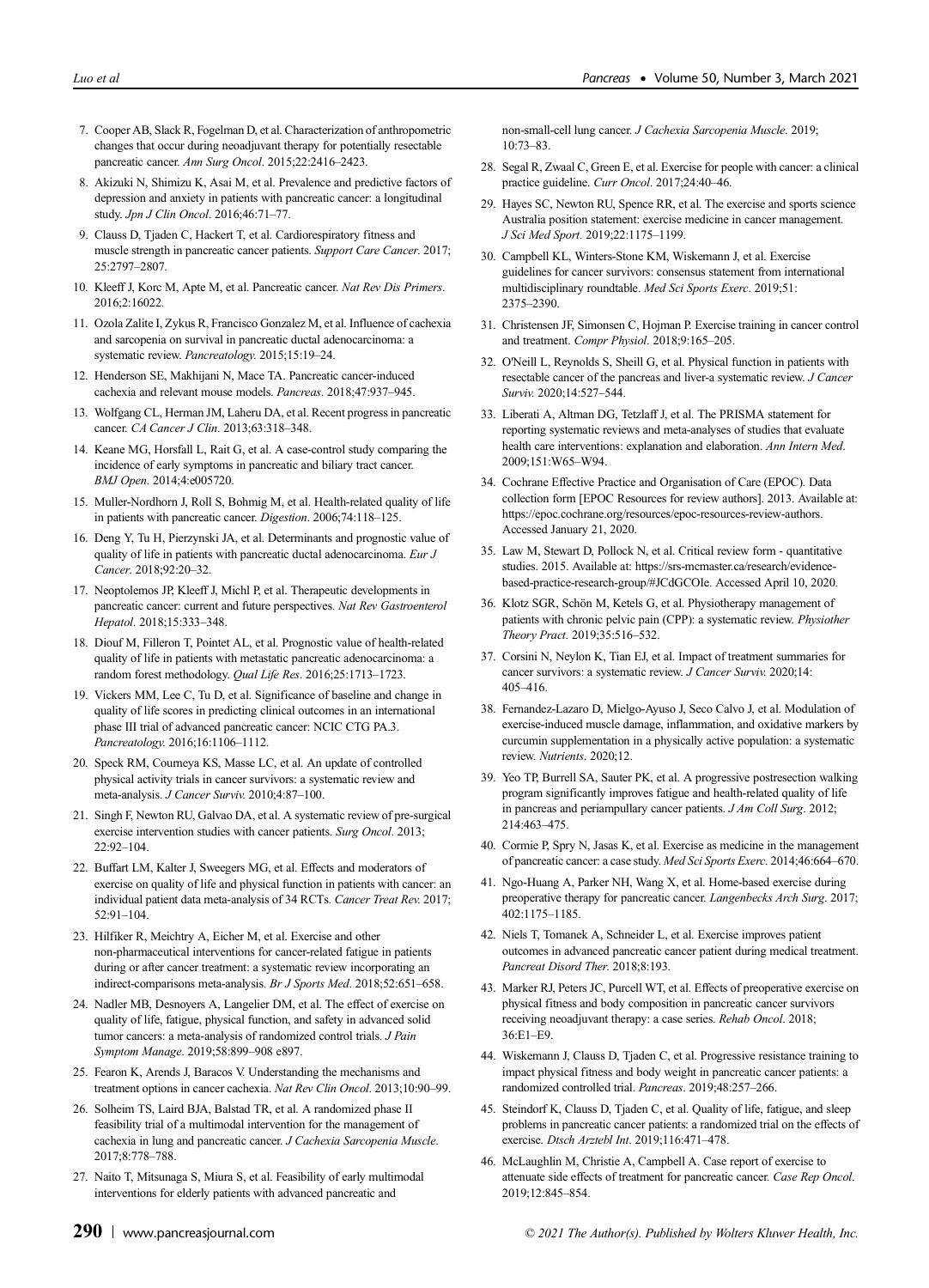- 47. Ngo-Huang A, Parker NH, Bruera E, et al. Home-based exercise prehabilitation during preoperative treatment for pancreatic cancer is associated with improvement in physical function and quality of life. Integr Cancer Ther. 2019;18:1534735419894061.
- 48. Fearon K, Strasser F, Anker SD, et al. Definition and classification of cancer cachexia: an international consensus. Lancet Oncol. 2011; 12:489–495.
- 49. Mourtzakis M, Prado CM, Lieffers JR, et al. A practical and precise approach to quantification of body composition in cancer patients using computed tomography images acquired during routine care. Appl Physiol Nutr Metab. 2008;33:997–1006.
- 50. Fried LP, Tangen CM, Walston J, et al. Frailty in older adults: evidence for a phenotype. J Gerontol A Biol Sci Med Sci. 2001;56:M146–M156.
- 51. Physical Activity Guidelines Advisory Committee. Physical Activity Guidelines Advisory Committee report. Washington, DC: US Department of Health and Human Services; 2008.
- 52. Ware JE, Snow KK, Kosinski M, et al. SF-36 Health Survey: Manual and Interpretation Guide. Boston, MA: New England Medical Center, the Health Institute; 1993.
- 53. Hammerlid E, Taft C. Health-related quality of life in long-term head and neck cancer survivors: a comparison with general population norms. Br J Cancer. 2001;84:149–156.
- 54. Bunevicius A. Reliability and validity of the SF-36 Health Survey Questionnaire in patients with brain tumors: a cross-sectional study. Health Qual Life Outcomes. 2017;15:92.
- 55. King MT. The interpretation of scores from the EORTC Quality of Life Questionnaire QLQ-C30. Qual Life Res. 1996;5:555–567.
- 56. Osoba D, Rodrigues G, Myles J, et al. Interpreting the significance of changes in health-related quality-of-life scores. J Clin Oncol. 1998; 16:139–144.
- 57. Reni M, Braverman J, Hendifar A, et al. Evaluation of minimal important difference (MID) for the European Organisation for Research and Treatment of Cancer (EORTC) Pancreatic Cancer Module (PAN26) in patients with surgically resected pancreatic adenocarcinoma. Ann Oncol. 2019;30:262–262.
- 58. Steel JL, Eton DT, Cella D, et al. Clinically meaningful changes in health-related quality of life in patients diagnosed with hepatobiliary carcinoma. Ann Oncol. 2006;17:304–312.
- 59. Cella D, Eton DT, Lai JS, et al. Combining anchor and distribution-based methods to derive minimal clinically important differences on the Functional Assessment of Cancer Therapy (FACT) anemia and fatigue scales. J Pain Symptom Manage. 2002;24:547–561.
- 60. Khanna D, Pope JE, Khanna PP, et al. The minimally important difference for the fatigue visual analog scale in patients with rheumatoid arthritis followed in an academic clinical practice. J Rheumatol. 2008;35: 2339–2343.
- 61. Purcell A, Fleming J, Bennett S, et al. Determining the minimal clinically important difference criteria for the multidimensional fatigue inventory in a radiotherapy population. Support Care Cancer. 2010;18:307–315.
- 62. Lemay KR, Tulloch HE, Pipe AL, et al. Establishing the minimal clinically important difference for the Hospital Anxiety and Depression Scale in patients with cardiovascular disease. J Cardiopulm Rehabil Prev. 2019; 39:E6–E11.
- 63. Araújo Oliveira AL, Rebelo P, Paixão C, et al. Minimal clinically important difference using one-repetition maximum in COPD. Eur Respir J. 2019; 54:PA1205.
- 64. Jones SE, Kon SSC, Canavan JL, et al. The five-repetition sit-to-stand test as a functional outcome measure in COPD. Thorax. 2013;68:1015–1020.
- 65. Zanini A, Crisafulli E, D'Andria M, et al. Minimal clinically important difference in 30 second sit-to-stand test after pulmonary rehabilitation in patients with COPD. Eur Respir J. 2018;52.
- 66. Bohannon RW, Crouch R. Minimal clinically important difference for change in 6-minute walk test distance of adults with pathology: a systematic review. J Eval Clin Pract. 2017;23:377–381.
- 67. Puhan MA, Chandra D, Mosenifar Z, et al. The minimal important difference of exercise tests in severe COPD. Eur Respir J. 2011; 37:784–790.
- 68. Puente-Maestu L, Palange P, Casaburi R, et al. Use of exercise testing in the evaluation of interventional efficacy: an official ERS statement. Eur Respir J. 2016;47:429–460.
- 69. Kwon S, Perera S, Pahor M, et al. What is a meaningful change in physical performance? Findings from a clinical trial in older adults (the LIFE-P study). J Nutr Health Aging. 2009;13:538–544.
- 70. Tilson JK, Sullivan KJ, Cen SY, et al. Meaningful gait speed improvement during the first 60 days poststroke: minimal clinically important difference. Phys Ther. 2010;90:196–208.
- 71. Pardasaney PK, Latham NK, Jette AM, et al. Sensitivity to change and responsiveness of four balance measures for community-dwelling older adults. Phys Ther. 2012;92:388–397.
- 72. Heywood R, McCarthy AL, Skinner TL. Safety and feasibility of exercise interventions in patients with advanced cancer: a systematic review. Support Care Cancer. 2017;25:3031–3050.
- 73. Olivier C, Grosbois JM, Cortot AB, et al. Real-life feasibility of home-based pulmonary rehabilitation in chemotherapy-treated patients with thoracic cancers: a pilot study. BMC Cancer. 2018;18:178.
- 74. Craft LL, Vaniterson EH, Helenowski IB, et al. Exercise effects on depressive symptoms in cancer survivors: a systematic review and meta-analysis. Cancer Epidemiol Biomarkers Prev. 2012; 21:3–19.
- 75. Carayol M, Bernard P, Boiche J, et al. Psychological effect of exercise in women with breast cancer receiving adjuvant therapy: what is the optimal dose needed? Ann Oncol. 2013;24:291–300.
- 76. Yeh ML, Chung YC, Hsu MYF, et al. Quantifying psychological distress among cancer patients in interventions and scales: a systematic review. Curr Pain Headache Rep. 2014;18:399.
- 77. Wipfli BM, Rethorst CD, Landers DM. The anxiolytic effects of exercise: a meta-analysis of randomized trials and dose-response analysis. J Sport Exerc Psychol. 2008;30:392–410.
- 78. Rethorst CD, Wipfli BM, Landers DM. The antidepressive effects of exercise: a meta-analysis of randomized trials. Sports Med. 2009; 39:491–511.
- 79. Schonfeld P, Brailovskaia J, Bieda A, et al. The effects of daily stress on positive and negative mental health: mediation through self-efficacy. Int J Clin Health Psychol. 2016;16:1–10.
- 80. Dishman RK. Physical activity and public health: mental health. Quest. 1995;47:362–385.
- 81. Di Marco M, Rubbi I, Baldi A, et al. Evaluation of fatigue in patients with pancreatic cancer receiving chemotherapy treatment: a cross-sectional observational study. Acta Biomed. 2018;89:18–27.
- 82. Mohamady HM, Elsisi HF, Aneis YM. Impact of moderate intensity aerobic exercise on chemotherapy-induced anemia in elderly women with breast cancer: a randomized controlled clinical trial.  $J Adv$  Res.  $2017.8.7 - 12$
- 83. Ahlberg K, Ekman T, Gaston-Johansson F, et al. Assessment and management of cancer-related fatigue in adults. Lancet. 2003; 362:640–650.
- 84. Minnella EM, Awasthi R, Loiselle SE, et al. Effect of exercise and nutrition prehabilitation on functional capacity in esophagogastric cancer surgery: a randomized clinical trial. JAMA Surg. 2018;153:1081-1089.
- 85. Marschner N, Zacharias S, Lordick F, et al. Association of disease progression with health-related quality of life among adults with breast, lung, pancreatic, and colorectal cancer. JAMA Netw Open. 2020; 3:e200643.